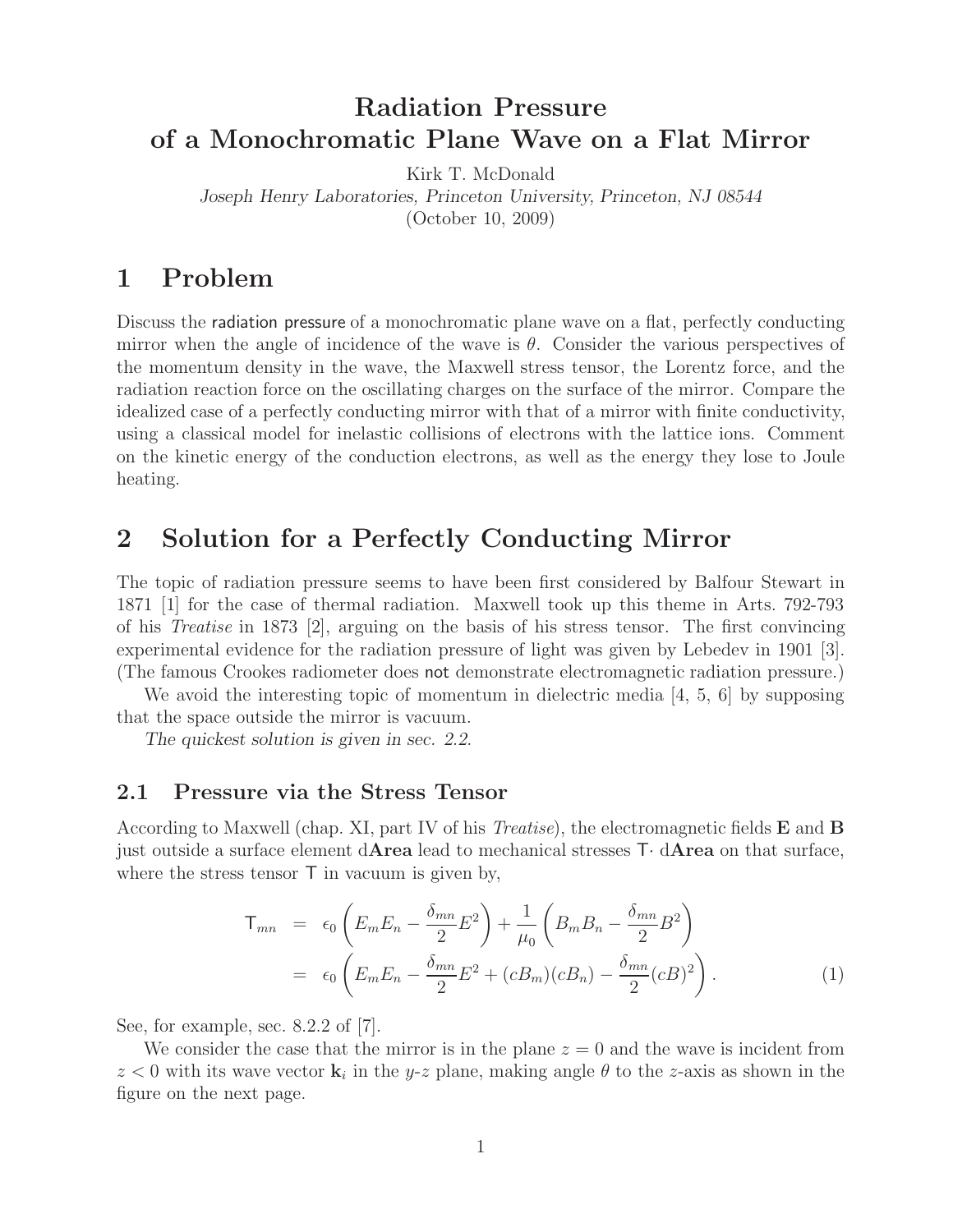

Then, unit area on the mirror has element  $d$ **Area** =  $-\hat{z}$  (with a minus sign since the outward normal from the mirror is in the  $-z$ -direction), and the time-average radiation pressure  $P$  is given by,

$$
P = \langle \mathsf{T}_{zn} \rangle \cdot \mathbf{dArea}_n = -\langle \mathsf{T}_{zz} \rangle = \frac{\epsilon_0}{2} \left( -\left\langle E_z^2 \right\rangle + \left\langle (cB_{\parallel})^2 \right\rangle \right),\tag{2}
$$

noting that the electric field is normal to, and the magnetic field is tangential to, the surface of a perfect conductor.

#### **2.1.1 Polarization Perpendicular to the Plane of Incidence**

If the incident electric field  $\mathbf{E}_i$  is polarized in the x-direction (*i.e.*, perpendicular to the plane of incidence) and has angular frequency  $\omega$ , the incident fields can be written,

$$
\mathbf{E}_{i} = E_{0} e^{i(\mathbf{k}_{i} \cdot \mathbf{r} - \omega t)} \hat{\mathbf{x}} = E_{0} e^{i(k_{0} y \sin \theta + k_{0} z \cos \theta - \omega t)} \hat{\mathbf{x}}, \tag{3}
$$

$$
c\mathbf{B}_i = \hat{\mathbf{k}}_i \times \mathbf{E}_i = E_0 e^{i(k_0 y \sin \theta + k_0 z \cos \theta - \omega t)} (\cos \theta \, \hat{\mathbf{y}} - \sin \theta \, \hat{\mathbf{z}}), \tag{4}
$$

where,  $\mathbf{k}_i = k_0(0, \sin \theta, \cos \theta)$ ,  $k_0 = \omega/c$  and c is the speed of light in vacuum. The reflected field also polarized in this direction, such that the total electric field is zero at the surface of the mirror. That is,

$$
\mathbf{E}_r = -E_0 e^{i(\mathbf{k}_r \cdot \mathbf{r} - \omega t)} \hat{\mathbf{x}} = -E_0 e^{i(k_0 y \sin \theta - k_0 z \cos \theta - \omega t)} \hat{\mathbf{x}},
$$
\n(5)

$$
c\mathbf{B}_r = \hat{\mathbf{k}}_r \times \mathbf{E}_r = E_0 e^{i(k_0 y \sin \theta - k_0 z \cos \theta - \omega t)} (\cos \theta \, \hat{\mathbf{y}} + \sin \theta \, \hat{\mathbf{z}}), \tag{6}
$$

where,  $\mathbf{k}_r = k(0, \sin \theta, -\cos \theta)$ .

The magnitude B of the magnetic field at the surface of the mirror is twice that of the tangential component of the incident wave,

$$
cB_y = cB_{iy}(z=0) + cB_{ry}(z=0) = 2E_0 \cos \theta \cos(k_0 y \sin \theta - \omega t).
$$
 (7)

The radiation pressure on the mirror follows from eq. (2) as,

$$
P = \epsilon_0 E_0^2 \cos^2 \theta. \tag{8}
$$

### **2.1.2 Polarization Parallel to the Plane of Incidence**

If the incident electric field is polarized in the y-z plane (*i.e.*, parallel to the plane of incidence), then the incident magnetic field is in the  $-x$ -direction,

$$
c\mathbf{B}_{i} = -E_{0} e^{i(\mathbf{k}_{i} \cdot \mathbf{r} - \omega t)} \hat{\mathbf{x}} = -E_{0} e^{i(k_{0} y \sin \theta + k_{0} z \cos \theta - \omega t)} \hat{\mathbf{x}}, \tag{9}
$$

$$
\mathbf{E}_i = -\hat{\mathbf{k}}_i \times c\mathbf{B}_i = E_0 e^{i(k_0 y \sin \theta + k_0 z \cos \theta - \omega t)} (\cos \theta \, \hat{\mathbf{y}} - \sin \theta \, \hat{\mathbf{z}}).
$$
 (10)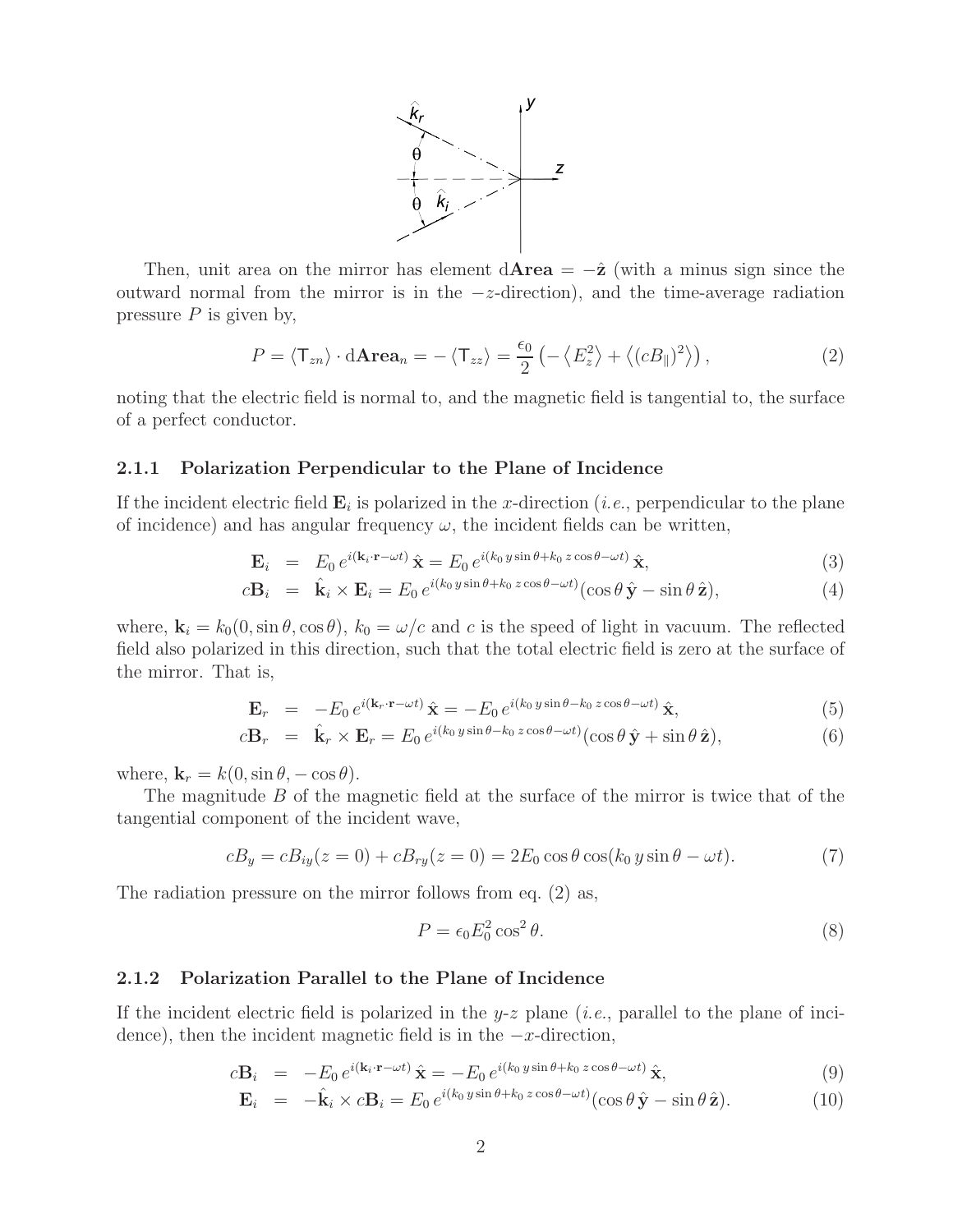The reflected magnetic field is also in the x-direction, with sign such that the y-component of the electric field at  $z = 0$  is opposite to that of the incident electric field there. That is,

$$
c\mathbf{B}_r = -E_0 e^{i(\mathbf{k}_r \cdot \mathbf{r} - \omega t)} \hat{\mathbf{x}} = -E_0 e^{i(k_0 y \sin \theta - k_0 z \cos \theta - \omega t)} \hat{\mathbf{x}},\tag{11}
$$

$$
\mathbf{E}_r = -\hat{\mathbf{k}}_r \times c\mathbf{B}_r = -E_0 e^{i(k_0 y \sin \theta - k_0 z \cos \theta - \omega t)} (\cos \theta \,\hat{\mathbf{y}} + \sin \theta \,\hat{\mathbf{z}}).
$$
 (12)

The total electric and magnetic fields at the surface of the mirror have only the nonzero components,

$$
E_z = -2E_0 \sin \theta \cos(k_0 y \sin \theta - \omega t), \qquad c_1 = -2E_0 \cos(k_0 y \sin \theta - \omega t), \qquad (13)
$$

The radiation pressure on the mirror follows from eq. (2) as,

$$
P = \epsilon_0 E_0^2 \cos^2 \theta,\tag{14}
$$

so that the radiation pressure on the mirror is independent of the polarization of the incident  $wave.<sup>1</sup>$ 

## **2.2 Pressure Calculated from Momentum Density/Flow**

A shorter argument can be given by noting that a plane electromagnetic wave has a (timeaverage) momentum density,

$$
\langle \mathbf{p} \rangle = \frac{\langle \mathbf{S} \rangle}{c^2} = \frac{\langle u \rangle}{c} \hat{\mathbf{k}} = \frac{\epsilon_0 E_0^2}{2c} \hat{\mathbf{k}} \tag{15}
$$

where  $\mathbf{S} = \mathbf{E} \times \mathbf{B}/\mu_0 = c \epsilon_0 \mathbf{E} \times c \mathbf{B}$  is the Poynting vector, and  $u = \epsilon_0 E^2/2 + B^2/2\mu_0 =$  $\epsilon_0[E^2 + (cB)^2]/2$  is the volume density of electromagnetic field energy.

For a wave with angle of incidence  $\theta$ , the z-component of the momentum impinging on unit area in the plane  $z = 0$  per unit time is  $cp_z \cos \theta = \epsilon_0 (E_0^2/2) \cos^2 \theta$ .<sup>2</sup> The reflected wave carries away an equal z-component of the momentum per unit time. Hence, there is a reaction force per unit area (a pressure) given by,

$$
P = \epsilon_0 E_0^2 \cos^2 \theta,\tag{16}
$$

as found previously. It is clear from this argument that the radiation pressure should not depend on the polarization of the incident wave.

*This argument is delightfully brief, but it is not entirely Maxwellian.*<sup>3</sup> *Rather, it is more in the Newtonian tradition that light consists of particles, and that the pressure due to light*

 $1<sup>1</sup>A$  subtle effect of polarization dependence in the emissivity of a black body is discussed in [8].

<sup>&</sup>lt;sup>2</sup>This argument requires knowledge of the flow of momentum, which equals c times the density of momentum for a plane wave in vacuum. In general, the stress tensor is the entity that describes the flow of electromagnetic momentum, so the argument of sec. 2.2 is, strictly, a short-cut version of the argument of sec. 2.1.

<sup>&</sup>lt;sup>3</sup>A more complete argument would note that the total momentum density is  $\mathbf{p} = \mathbf{S}/c^2 = \epsilon_0 \mathbf{E} \times \mathbf{B}$  $\epsilon_0(\mathbf{E}_i+\mathbf{E}_r)\times(\mathbf{B}_i+\mathbf{B}_r)=\mathbf{p}_i+\mathbf{p}_r+\mathbf{p}_{\text{int}}$ , where the interaction momentum density  $\mathbf{p}_{\text{int}}=\epsilon_0(\mathbf{E}_i\times\mathbf{B}_r+\mathbf{E}_r\times\mathbf{B}_i)$ happens to be parallel to the surface of the mirror and does not contribute to the radiation pressure. Because of this, the na¨ıve argument that neglects the interaction momentum succeeds without an awareness of its somewhat fortuitous success. See [9] for further discussion of the interaction momentum density/energy flow.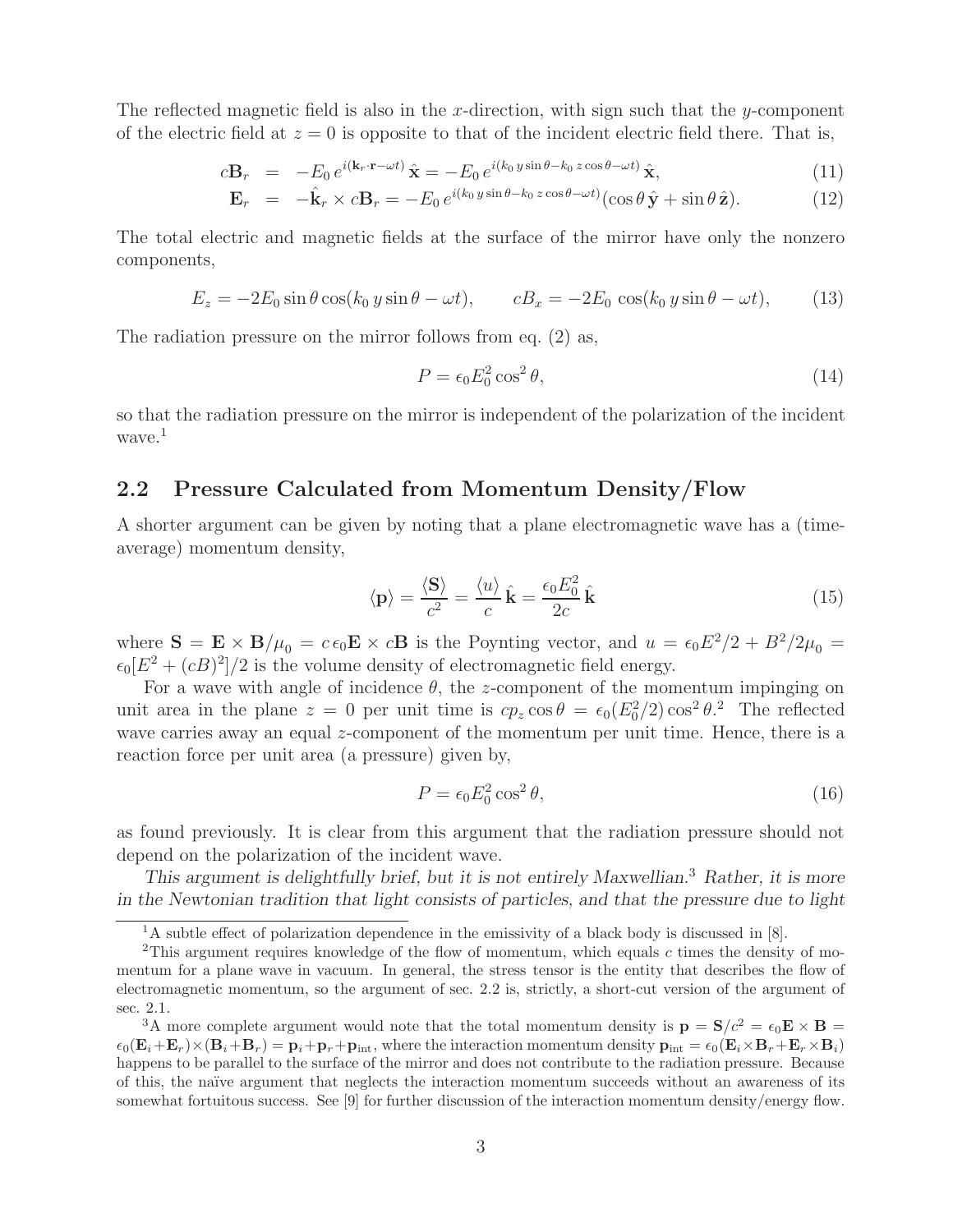*can be calculated similarly to the pressure of atoms bouncing off a wall. As such, Maxwell (a founder of the kinetic theory of gases) did not give this argument, preferring a more completely field-based discussion using the stress tensor.*

Example: The intensity of sunlight at the Earth's surface is approximately  $\langle S \rangle = c \epsilon_0 E_0^2 \approx 1 \text{ W/m}^2$ , where  $\langle S \rangle$  is the magnitude of the Poynting vector. A flat mirror oriented normal to the sun's rays experiences a radiation pressure of  $P = \epsilon_0 E_0^2 = \langle S \rangle / c \approx 3 \times 10^{-9}$  Pa. Since atmospheric pressure is  $10^5$  Pa, the radiation pressure of the sunlight is about  $3 \times 10^{-14}$  atmospheres. For comparison, the pressure  $P_{wind}$  on a flat mirror due to a wind normal to its surface is about  $\rho_{\text{air}}v^2 \approx v^2$  Pa for air speed v in m/s. A gentle breeze of  $v \approx 1$  m/s results in a pressure on the mirror about  $10^9$  times larger than the radiation pressure due to sunlight.

## **2.3 The Radiation-Reaction Force**

A more microscopic argument in the Maxwellian tradition might be to consider the radiationreaction force on the oscillating charges on the surface of the perfect conductor.

Following Lorentz [10, 11, 12], the radiation-reaction force on an oscillating electric charge e can be written as,  $4$ 

$$
\mathbf{F}_{\rm rad} = \frac{\mu_0 e^2}{6\pi c} \dot{\mathbf{a}} = -\frac{2\omega^2 r_e}{3c} m \mathbf{v} = -\omega^2 \tau_0 m \mathbf{v},\tag{17}
$$

where  $r_e = e^2/4\pi\epsilon_0 mc^2 \approx 3 \times 10^{-15}$  m is the classical electron radius, and  $\tau_0 = 2r_e/3c \approx 7 \times 10^{-24}$  s. However, the time average of this force is zero for charges in the present example, so it does not lead to an explanation of the radiation pressure. The reason for this is that while there are charges on the surface of the mirror that are oscillating/accelerating, these charges do not emit any net energy in the form of radiation. Rather, they absorb as much energy as they emit, and no additional mechanical force is required to keep the charges in motion.

In brief, *there is no radiation reaction (17) because there is no (net) radiation.*<sup>5</sup>

Although the discussion in sec. 2.2 is that the radiation pressure is a reaction to the change of momentum in the fields caused by the mirror, which change can be attributed to the "radiation" by the mirror of the reflected wave, the radiation pressure (8) is unrelated to the "radiation reaction force" described by eq. (17).

<sup>4</sup>For comments on the history of the radiation reaction, see [13].

<sup>5</sup>It was noted as early as 1904 [14] that the oscillating charges in perfect conductors do not emit any net energy, since the flow of electromagnetic energy, described by the Poynting vector  $\mathbf{S} = \mathbf{E} \times \mathbf{B}/\mu_0$ , is perpendicular to **E**, and hence parallel to (and outside of) the surface of a perfect conductor. In particular, this result holds for the (good/perfect) conductors of antennas, which has been described as the "radiation paradox" [15] that while the currents in these conductors determine the radiation pattern, the energy in that pattern does not flow out from these conductors. The concept of radiation pressure offers some insight into this "paradox". Namely, since the electromagnetic fields exert a pressure on the conductors, those conductors exert an equal and opposite pressure on the electromagnetic fields, which affects the structure of the fields close to the conductors, and ultimately far from them as well. Thus, while no net energy flows from the conductors, momentum does flow out from them and is the means by which the conductors influence the fields in the Maxwellian view.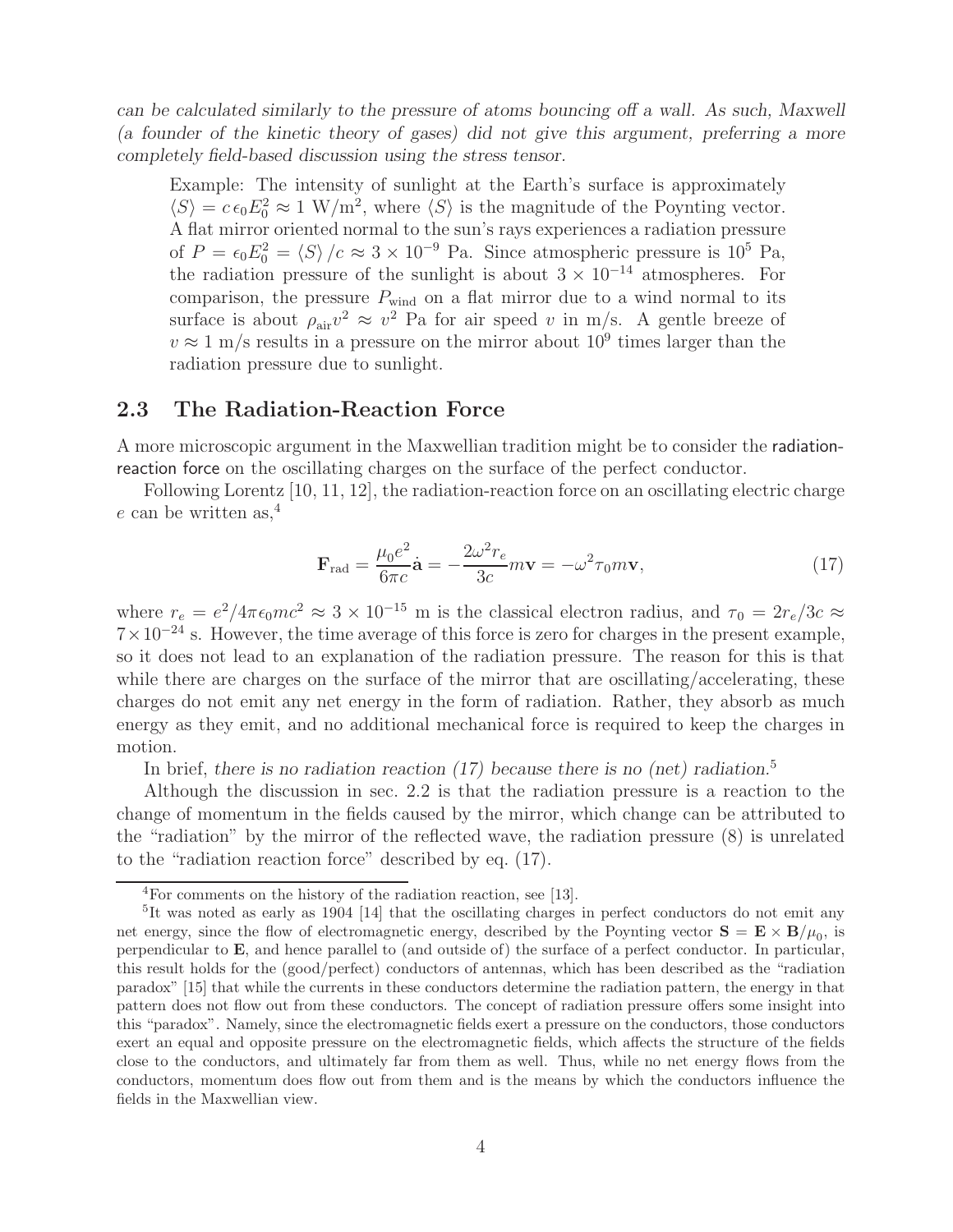## **2.4 Lorentz Force on the Surface Charges and Currents**

For an additional understanding of how the electromagnetic fields next to the mirror result in a force/pressure on the mirror, we consider a different insight of Lorentz, namely his force law, which in the present example can be written as,

$$
\mathbf{f} = \frac{\sigma \mathbf{E} + \mathbf{K} \times \mathbf{B}}{2},\tag{18}
$$

where **f** is the normal force per unit area on the surface,  $\sigma$  is the surface charge density, **K** is the surface current density, **E** and **B** are the fields just outside the surface (with **E** normal to and **B** parallel to the surface), and the factor of 1/2 indicates that the average fields on the charge and current densities are  $1/2$  of their outside values, since the fields drop to zero as they cross the thin surface layer in which the densities exist.

The surface charge density  $\sigma$  can be deduced from the first Maxwell equation, leading to,

$$
\sigma = \epsilon_0 \mathbf{E} \cdot \hat{\mathbf{n}},\tag{19}
$$

where  $\hat{\mathbf{n}}$  (=  $-\hat{\mathbf{z}}$ ) is the outward unit vector normal to the surface. Similarly, the surface current density  $\bf{K}$  can be deduced from the fourth Maxwell equation, leading to,

$$
\mathbf{K} = \frac{\hat{\mathbf{n}} \times \mathbf{B}}{\mu_0}.
$$
 (20)

Thus,

$$
\mathbf{f} = \frac{\epsilon_0 (\mathbf{E} \cdot \hat{\mathbf{n}}) \mathbf{E}}{2} + \frac{(\hat{\mathbf{n}} \times \mathbf{B}) \times \mathbf{B}}{2\mu_0} = \frac{\epsilon_0}{2} \left( E_z^2 - (cB_{\parallel})^2 \right) \hat{\mathbf{n}}, \tag{21}
$$

and time-average pressure on the surface is,

$$
P = \langle f_z \rangle = \frac{\epsilon_0}{2} \left( - \left\langle E_z^2 \right\rangle + \left\langle (cB_{\parallel})^2 \right\rangle \right),\tag{22}
$$

as found previously via the stress tensor.<sup>6</sup>

*While today we might prefer using the Lorentz force law rather than the stress tensor to deduce eq. (22), the Lorentz force law is based on an understanding of electric charge not available in Maxwell's time. Hence, it is all the more impressive that the concept of radiation pressure was understood before the Lorentz force law was developed.*

 ${}^6$ The form (18) gives the initial impression that the Lorentz force is linear in the fields **E** and **B**, and hence amenable to the decomposition  $\mathbf{E} = \mathbf{E}_i + \mathbf{E}_r$ ,  $\mathbf{B} = \mathbf{B}_i + \mathbf{B}_r$ , but we see in eq. (21) that the force is actually quadratic in the fields. Therefore, the decomposition of the fields in eq. (22) into incident and reflected terms leads to an expression for the radiation pressure of the form  $P_i + P_r + P_{\text{int}}$ , where  $P_i = P_r = P/4 = P_{\text{int}}/2$ . We could formally write  $P = \tilde{P}_i + \tilde{P}_r$  where  $\tilde{P}_i = P_i + P_{\text{int}}/2$  and  $\tilde{P}_r = P_r + P_{\text{int}}/2$ , but the stress tensor and the Lorentz force law provide no physical basis for this identification. We have seen in footnote 2 how a fortuitous aspect of the momentum density vector **p** associated with plane waves incident on a flat mirror permits a justification for this procedure.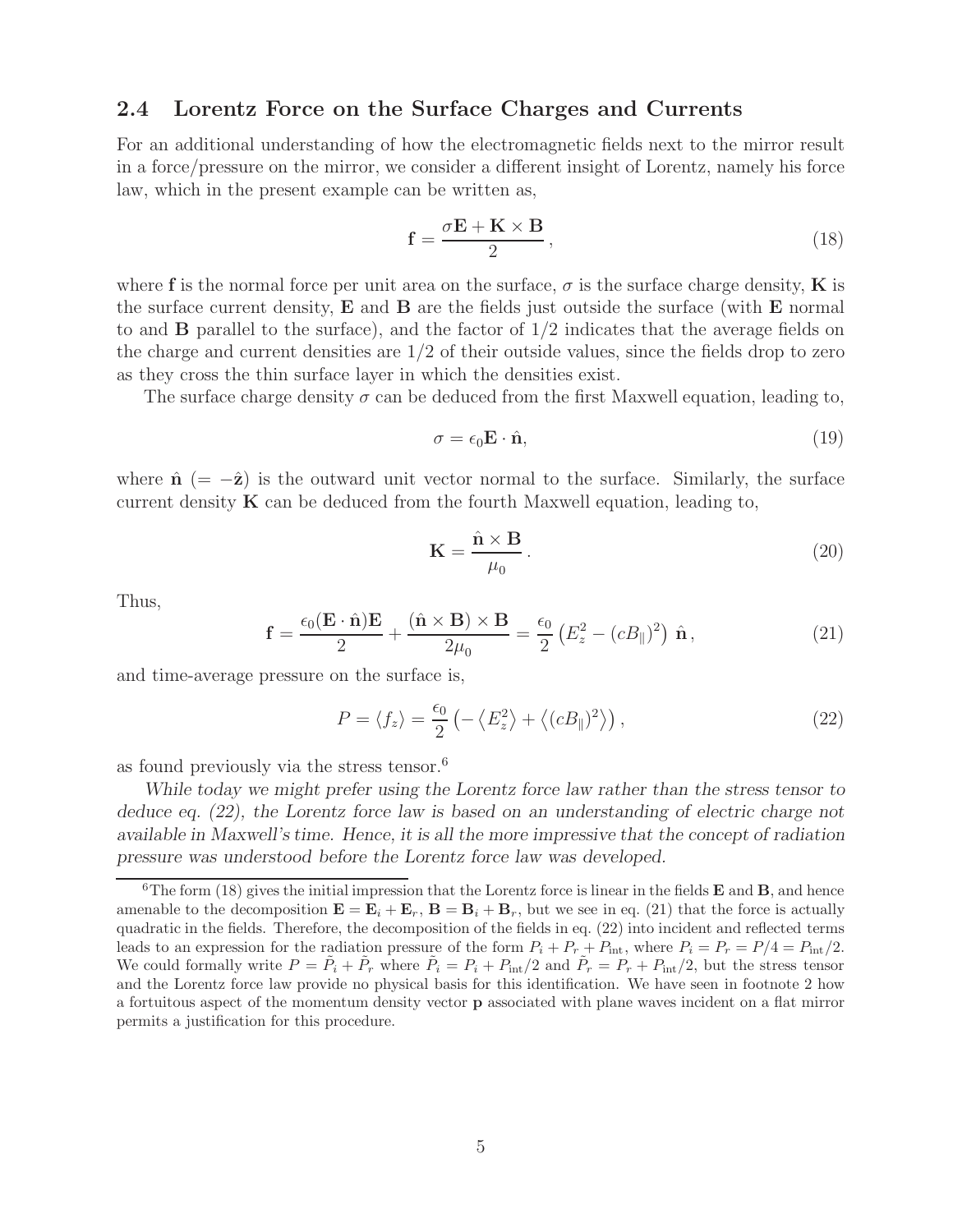## **2.5 Flow of Energy**

The time-average flow of electromagnetic energy outside the mirror is described by the Poynting vector,

$$
\langle \mathbf{S}(z<0) \rangle = \frac{c \epsilon_0}{2} Re(\mathbf{E} \times c\mathbf{B}^*) = 2c \epsilon_0 E_0^2 \sin \theta \sin^2(kz \cos \theta) \hat{\mathbf{y}},
$$
(23)

for both polarizations of the electric field. This corresponds to a (steady) flow of energy in the y-direction, parallel to the mirror for any nonzero value of the angle of incidence  $\theta$ . This flow is modulated in z according to  $\sin^2(kz\cos\theta)$ .

We could also decompose the total Poynting vector as,

$$
\langle \mathbf{S} \rangle = \frac{c \epsilon_0}{2} Re(\mathbf{E} \times c \mathbf{B}^*) = \frac{c \epsilon_0}{2} Re[(\mathbf{E}_i + \mathbf{E}_r) \times (c \mathbf{B}_i^* + c \mathbf{B}_r^*)]
$$
  
\n
$$
= \frac{c \epsilon_0}{2} Re(\mathbf{E}_i \times c \mathbf{B}_i^*) + \frac{c \epsilon_0}{2} Re(\mathbf{E}_r \times c \mathbf{B}_r^*) + \frac{c \epsilon_0}{2} Re[(\mathbf{E}_i \times c \mathbf{B}_r^*) + (\mathbf{E}_r \times c \mathbf{B}_i^*)]
$$
  
\n
$$
= \langle \mathbf{S}_i \rangle + \langle \mathbf{S}_r \rangle + \langle \mathbf{S}_{int} \rangle, \tag{24}
$$

where,

$$
\langle \mathbf{S}_i \rangle = \frac{c \epsilon_0}{2} E_0^2 \hat{\mathbf{k}}_i, \qquad \langle \mathbf{S}_r \rangle = \frac{c \epsilon_0}{2} E_0^2 \hat{\mathbf{k}}_r, \qquad \langle \mathbf{S}_i \rangle + \langle \mathbf{S}_r \rangle = \frac{c \epsilon_0}{2} E_0^2 \sin \theta \hat{\mathbf{y}}, \qquad (25)
$$

and the interaction Poynting vector is,

$$
\langle \mathbf{S}_{\rm int}(z<0) \rangle = -c \epsilon_0 E_0^2 \sin \theta \cos(2kz \cos \theta) \hat{\mathbf{y}} = c \epsilon_0 E_0^2 \sin \theta [2 \sin^2(kz \cos \theta) - 1] \hat{\mathbf{y}}, \quad (26)
$$

so the total energy flow is again given by eq. (23).

The existence of a nontrivial interaction term (26) in this simple example illustrates that some aspects of the description of energy flow via the Poynting vector are not very intuitive. For example, while the flow of energy in the incident or reflected beams, considered by themselves, has only a positive y-component, the direction of the interaction flow (26) oscillates in z with period  $\lambda/(2 \cos \theta)$ . That is, the interaction energy flows in loops that are infinite in y and about  $\lambda$  thick in z. See [9] for a discussion of these flow loops for the more realistic case of an incident beam of finite transverse extent.

## **2.6 The Mirror as an Antenna**

It may be instructive to consider reflection from a mirror a kind of radiation from the mirror induced by the incident wave. In this view, the mirror is an antenna, with known drive fields.

In principle, if the currents in the mirror/antenna can be determined from the drive fields, then the electromagnetic fields due those currents can be calculated, and combined with the drive fields to obtain the total fields. However, the usual issue with this approach is that the currents in the mirror/antenna are not simply due to the drive fields, but are also affected by the fields due to the currents. This effect of the currents on themselves can be expressed mathematically as an integral equation (due to Pocklington [16]) for the currents which takes into account the good-conductor boundary condition at the surface of the mirror/antenna. For an introduction to this integral equation, and its solution, see [17].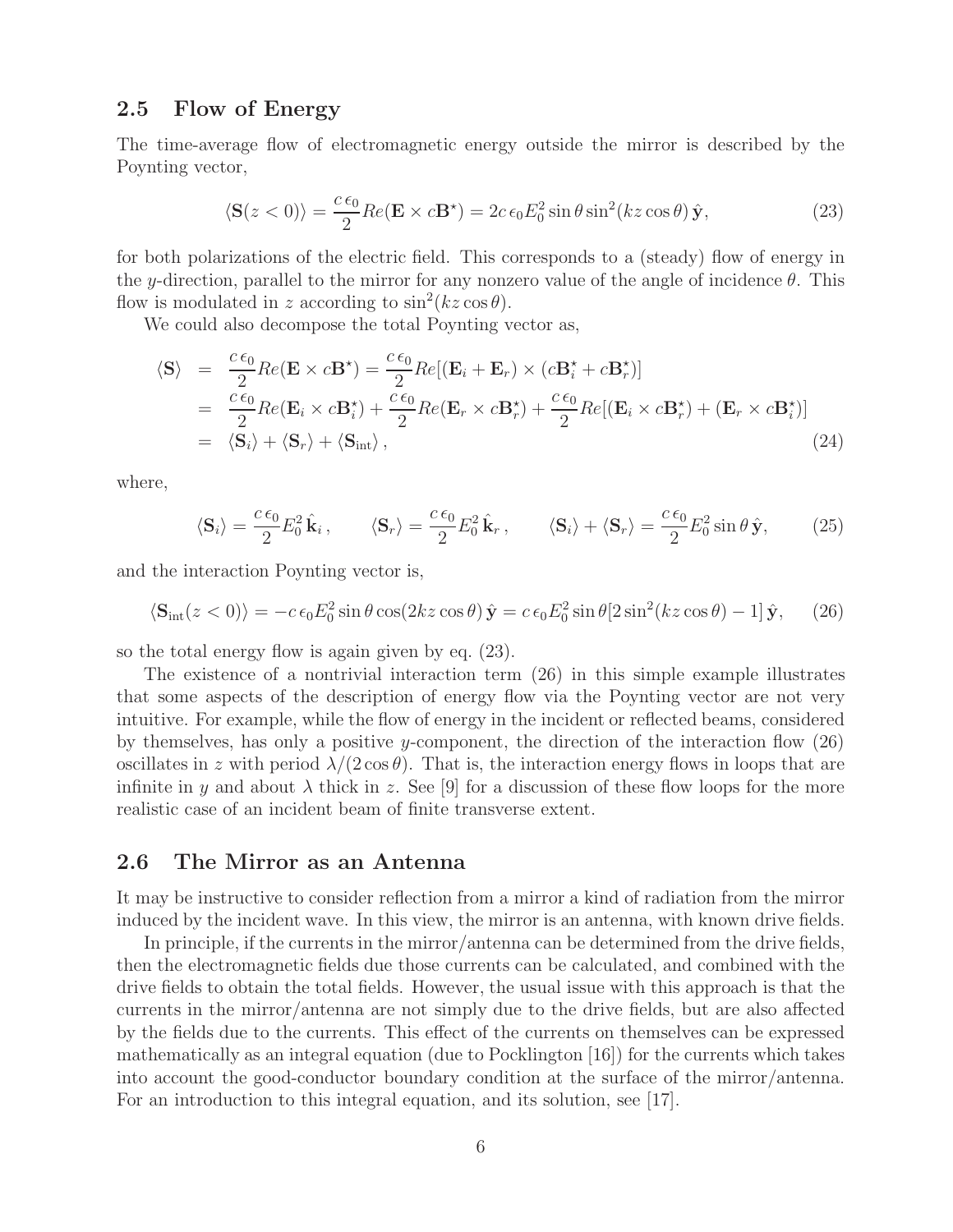As remarked in footnote 3, this approach leads to a good understanding of the fields, and the flow of energy, associated with the mirror/antenna, but the good-conductor boundary condition implies that the flow of energy from the drive fields, as described by the Poynting vector, has flow streamlines that never touch the mirror/antenna. Further, since energy is quadratic in the fields, the separation of the fields into incident and reflected components does not lead to a similar separation of energy flow in incident and reflected components; an interaction flow term is always present that in general does not have a simple physical interpretation.

#### **2.6.1 Polarization Parallel to the Plane of Incidence**

We will not illustrate the analysis of a mirror as an antenna by use of an integral equation. Rather, we start from knowledge of the surface currents according to eq. (20), based on a complete solution for the reflected fields via the boundary-value problem in sec. 2.1. Then, we pretend not to have the complete solution already, and deduce the fields of the reflected wave from the currents.

If the incident electric field is polarized in the y-z plane (*i.e.*, parallel to the plane of incidence), then the incident and reflected magnetic fields are in the  $-x$ -direction. The magnetic field at the surface of the mirror follows from eqs. (9) and (11) as,

$$
\mathbf{B}(z=0) = -\frac{2E_0}{c} e^{i(ky\sin\theta - \omega t)} \hat{\mathbf{x}},\tag{27}
$$

and the corresponding surface currents are given by,

$$
\mathbf{K} = -\frac{\hat{\mathbf{z}} \times \mathbf{B}(z=0)}{\mu_0} = -\frac{2E_0}{\mu_0 c} e^{i(ky\sin\theta - \omega t)} \hat{\mathbf{y}},\tag{28}
$$

We calculate the retarded vector potential due to the surface currents,<sup>7</sup>

$$
\mathbf{A}(x, y, z, t) = \frac{\mu_0}{4\pi} \int \frac{\mathbf{K}(x', y', t' = t - R/c)}{R} dx'dy'
$$
  

$$
= -\frac{E_0}{2\pi c} e^{-i\omega t} \hat{\mathbf{y}} \int \frac{e^{i(ky'\sin\theta + kR)}}{R} dx'dy'
$$
  

$$
= \frac{E_0}{ck\cos\theta} e^{i(ky\sin\theta + |k|z\cos\theta - \omega t)} \hat{\mathbf{y}},
$$
 (29)

where  $R = \sqrt{(x-x')^2 + (y-y')^2 + z^2}$ . From this we can calculate the reflected field that is "radiated" by the currents,

$$
\mathbf{B}_{r} = \nabla \times \mathbf{A} = \frac{\partial A_{y}}{\partial z} \hat{\mathbf{x}} = \begin{cases} -\frac{E_{0}}{c} e^{i(ky\sin\theta - kz\cos\theta - \omega t)} \hat{\mathbf{x}} & (z < 0),\\ \frac{E_{0}}{c} e^{i(ky\sin\theta + kz\cos\theta - \omega t)} \hat{\mathbf{x}} = -\mathbf{B}_{i} & (z > 0). \end{cases} \tag{30}
$$

The reflected electric field is then,

$$
\mathbf{E}_r = \begin{cases}\n-\hat{\mathbf{k}}_r \times c\mathbf{B}_r = -E_0 e^{i(ky\sin\theta - kz\cos\theta - \omega t)}(\cos\theta \,\hat{\mathbf{y}} + \sin\theta \,\hat{\mathbf{z}}) & (z < 0), \\
-\hat{\mathbf{k}}_i \times c\mathbf{B}_r = -\hat{\mathbf{k}}_i \times -c\mathbf{B}_i = -\mathbf{E}_i & (z > 0),\n\end{cases}
$$
\n(31)

 $^{7}I$  don't actually know how to do the integral in eq. (29), so I worked backwards from eq. (30).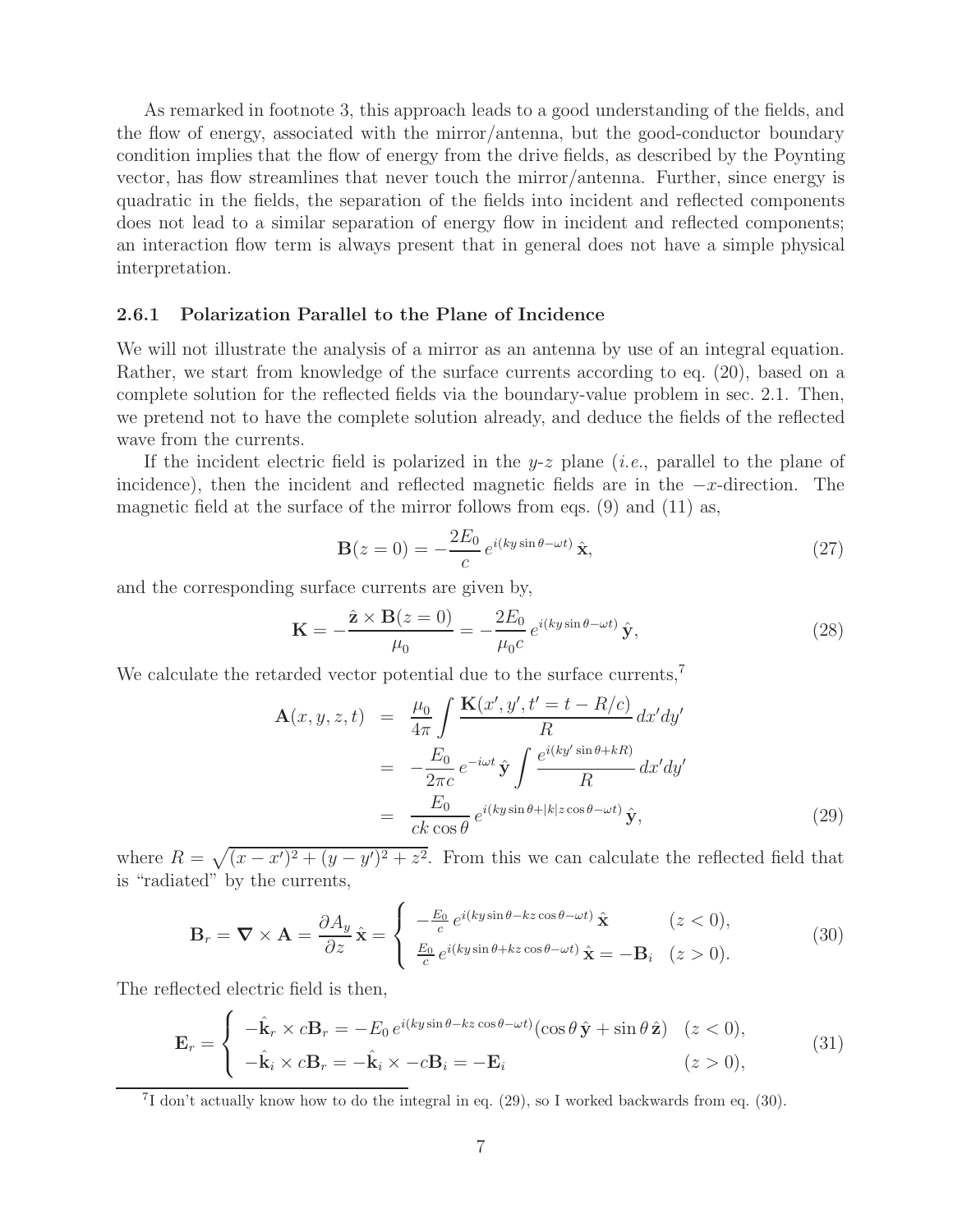noting that for  $z > 0$  the reflected wave vector is actually  $\mathbf{k}_i$ .

Thus, the reflected wave "radiated" into the region  $z > 0$  cancels the incident wave there, and the total fields are zero inside the mirror. And, of course, the reflected wave "radiated" into the region  $z < 0$  is the same as the reflected wave found by the boundary-value technique.

## **3 Mirror with Large but Finite Conductivity**

To comment on the surface charge and current densities  $\sigma$  and **K** in terms of electrons, we need a model for metals that includes an awareness of their charge −e and mass m. Maxwell's equations, by themselves do not include such an awareness, and they were formulated by Maxwell prior to our present understanding of electrical currents as due to the motion of electrons.

## **3.1 Drude's Model of Electrical Conductivity**

We follow Drude [18] in making a simple model of the conductivity  $\sigma$  of a metal as due to inelastic collisions at frequency  $f = 1/\tau$  of the conduction electrons with the lattice of metallic ions. If the effect of a collision is to reset electron's momentum  $m\dot{x}$  to zero, then for frequencies such that  $\omega \tau < 1$  this discrete momentum change can be represented by a velocity-dependent friction that acts continually between collisions, and the equation of motion of an electron in an electric field  $\mathbf{E} = \mathbf{E}_0 e^{-i\omega t}$  is approximately,<sup>8</sup>

$$
m\ddot{\mathbf{x}} = -e\mathbf{E} - \frac{m\dot{\mathbf{x}}}{\tau},\qquad(32)
$$

whose solution is,

$$
\mathbf{x} = -\frac{ie\tau \mathbf{E}}{m\omega(1 - i\omega\tau)}, \qquad \dot{\mathbf{x}} = -\frac{e\tau \mathbf{E}}{m(1 - i\omega\tau)},
$$
(33)

Then, the current density **J** is given by,

$$
\mathbf{J} = -N e \dot{\mathbf{x}} = \frac{N e^2 \tau}{m(1 - i\omega \tau)} \mathbf{E} = \sigma \mathbf{E}
$$
 (34)

where  $N (\approx 9 \times 10^{28} / \text{m}^3$  for copper) is the (volume) number density of conduction electrons.<sup>9</sup> The frequency-dependent metallic conductivity  $\sigma$  has the form,

$$
\sigma = \frac{Ne^2 \tau}{m(1 - i\omega \tau)} = \frac{\sigma_0}{1 - i\omega \tau} = \frac{\epsilon_0 \omega_p^2 \tau}{1 - i\omega \tau},
$$
\n(35)

<sup>8</sup>We do not include Lorentz' radiation reaction force (17) in the equation of motion (32) because the conduction electrons do not emit any net radiation. However, if we did include the radiation reaction force  $-\omega^2\tau_0 m\dot{x}$ , the effective damping constant  $1/\tau + \omega^2\tau_0$  would differ from  $1/\tau$  by only a part per million at optical frequencies (and much less than this at rf frequencies). This result tells us that radiation of energy by the conduction electrons is negligible (and, of course, is zero in the limit of a perfect conductor, as discussed in sec. 2.6).

 $9$ At very high frequencies all atomic electrons participate in the current, and N is total number density of electrons ( $\approx 1.2 \times 10^{30}$ /m<sup>3</sup> for copper).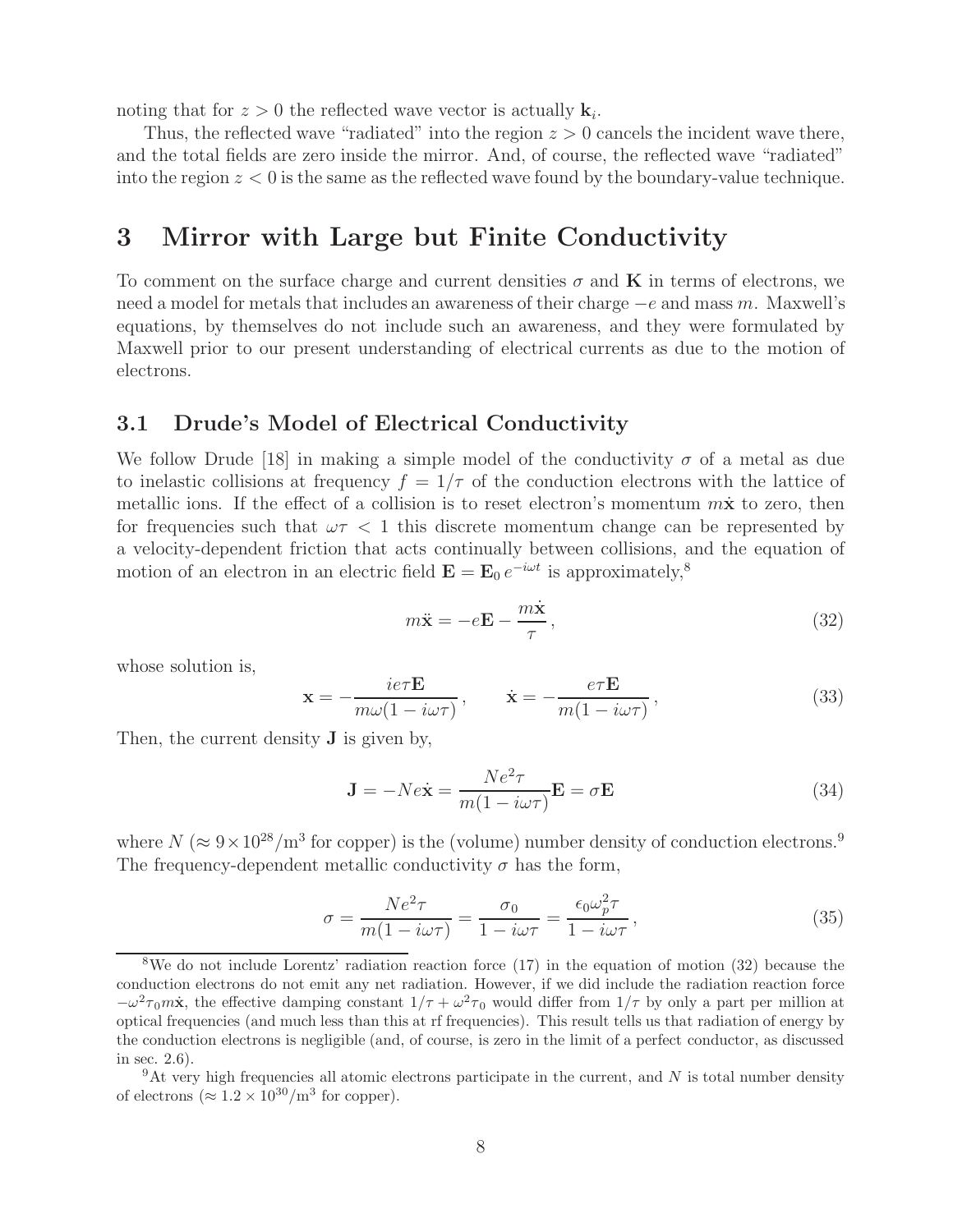with,

$$
\sigma_0 = \frac{Ne^2 \tau}{m}, \quad \text{and} \quad \omega_p = \sqrt{\frac{Ne^2}{\epsilon_0 m}}, \tag{36}
$$

where  $\sigma_0$  ( $\approx 6 \times 10^7$  mho/m for copper) is the DC conductivity, and  $\omega_p$  ( $\approx 10^{16}$  s<sup>-1</sup> for copper) is the plasma frequency. There are three frequency regimes of interest in Drude's model,  $\omega \ll 1/\tau$ ,  $1/\tau \lesssim \omega < \omega_p$ , and  $\omega > \omega_p$ . For copper, the characteristic collision time is  $\tau = \sigma_0 m/Ne^2 \approx 2 \times 10^{-14}$  s. Thus, for radio frequencies  $(\omega \approx 10^9 \text{ s}^{-1}, \text{ say, for})$ which the wavelength is  $\lambda = 2\pi c/\omega \approx 2 \text{ m}$ ,  $\omega \tau \ll 1$  and the Drude-model conductivity is well approximated by its real, DC value. For optical frequencies ( $\omega \approx 4 \times 10^{15} \text{ s}^{-1}$ ),  $\omega \tau > 1$  and Drude's model predicts that the conductivity is essentially pure imaginary,  $\sigma_{\text{optical}} \approx -i\epsilon_0 \omega_p^2/\omega$ . Drude's classical electron model of electrical conductivity is less accurate at optical than rf frequencies, and we must turn to a quantum model for better understanding of metallic conductivity in the optical regime. See, for example, secs. 86-87 of [19]. Drude's model is again rather accurate when  $\omega \gg \omega_p$ , but as we shall see in sec. 3.2, conductors are essentially transparent in this limit.

One significance of the small imaginary part of the conductivity (35) is that it accounts for the power associated with changes in the time-varying kinetic energy of the conduction electrons.<sup>10</sup> The imaginary part of the conductivity leads to a term in the current density  $J = \sigma E$  that is out of phase with the electric field, and hence part of the power  $J \cdot E$  that is delivered to the current **J** causes no time-averaged change in the energy of the system, as expected for the oscillatory kinetic energy of the conduction electrons.

In greater detail, if we write the electric field at some point inside the conductor as  $\mathbf{E}_c e^{-i\omega t}$ , then the physical electric field is,

$$
\mathbf{E} = Re(\mathbf{E}_c e^{-i\omega t}) = Re(\mathbf{E}_c) \cos \omega t + Im(\mathbf{E}_c) \sin \omega t, \qquad (37)
$$

and the physical current density is,

$$
\mathbf{J} = Re(\sigma \mathbf{E}) = Re \left[ \sigma_0 \frac{1 + i\omega \tau}{1 + \omega^2 \tau^2} \mathbf{E}_c e^{-i\omega t} \right]
$$
(38)  

$$
= \frac{Ne^2 \tau}{m(1 + \omega^2 \tau^2)} \{ [Re(\mathbf{E}_c) \cos \omega t + Im(\mathbf{E}_c) \sin \omega t] - \omega \tau [Re(\mathbf{E}_c) \sin \omega t - Im(\mathbf{E}_c) \cos \omega t] \}.
$$

Then, the physical density of power delivered to the current density is,

$$
\mathbf{J} \cdot \mathbf{E} = \frac{\sigma_0}{1 + \omega^2 \tau^2} \{ [Re(\mathbf{E}_c) \cos \omega t + Im(\mathbf{E}_c) \sin \omega t]^2 - \frac{Ne^2 \omega \tau^2}{m(1 + \omega^2 \tau^2)} [Re(\mathbf{E}_c) \sin \omega t - Im(\mathbf{E}_c) \cos \omega t] \cdot [Re(\mathbf{E}_c) \cos \omega t + Im(\mathbf{E}_c) \sin \omega t].
$$
\n(39)

The first term of eq. (39) is, of course, the power dissipated by Joule heating. We relate the second term to the time rate of change of the kinetic energy of the conduction electrons,

$$
\frac{d}{dt}u_{KE} = \frac{d}{dt}\left(\frac{Nmv^2}{2}\right) = Nm\mathbf{v}\cdot\mathbf{a},\tag{40}
$$

<sup>&</sup>lt;sup>10</sup>The velocity of a conduction electron has the form  $\mathbf{v}_{random} + \mathbf{v}_{drift}$  where  $v_{random} \gg v_{drift}$ . The total kinetic energy of these electron is  $\sum m(\mathbf{v}_{\text{random}} + \mathbf{v}_{\text{drift}})^2/2 = \sum m v_{\text{random}}^2/2 + \sum m v_{\text{drift}}^2/2$ . The oscillatory part of the kinetic energy is  $\sum mv_{\rm drift}^2/2$ , the density of which we call  $u_{\rm KE}$ .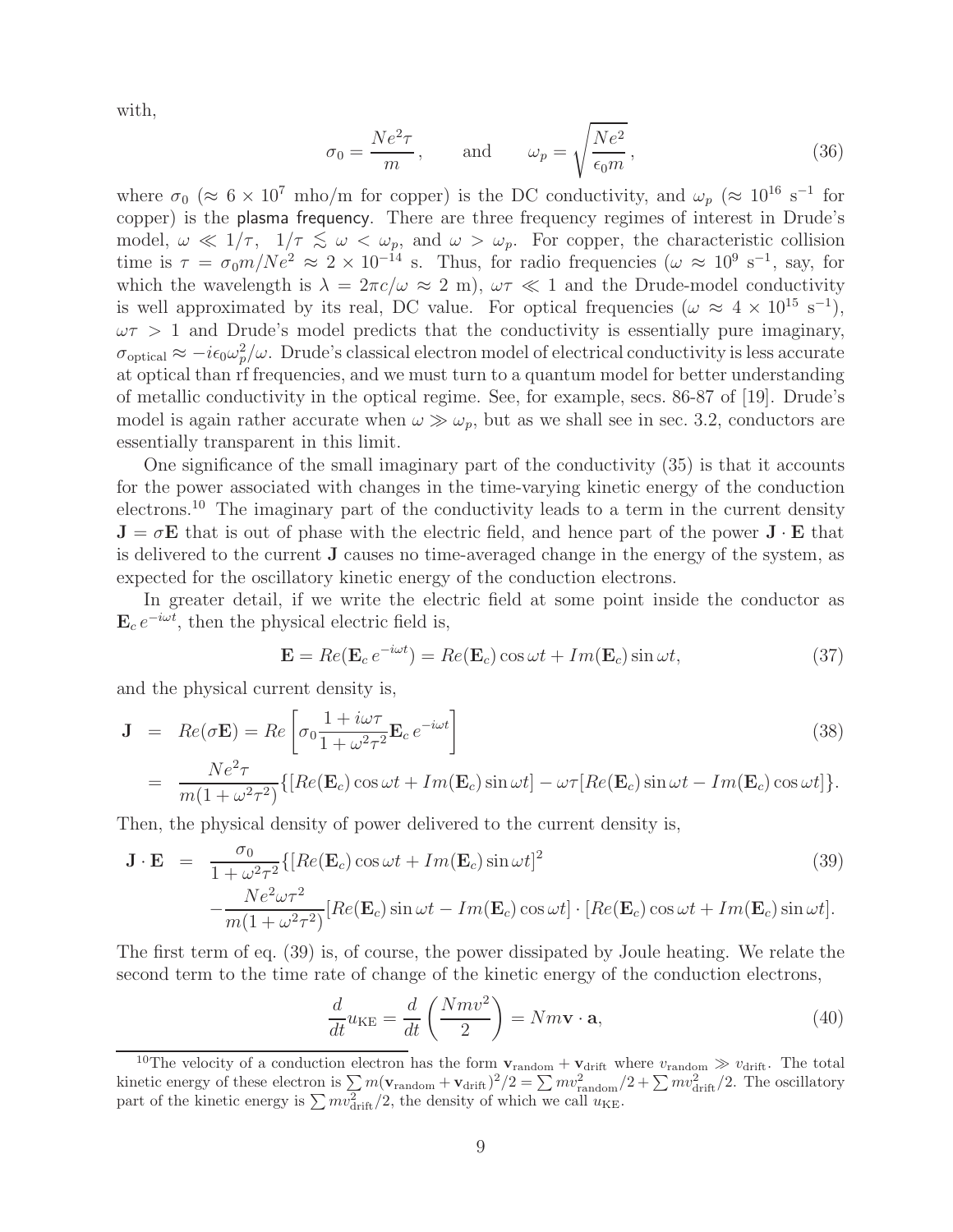by noting that the velocity of the conduction electrons is  $\mathbf{v} = -\mathbf{J}/Ne$ , so that their acceleration  $\mathbf{a} = d\mathbf{v}/dt$  is,

$$
\mathbf{a} = \frac{e\omega\tau}{m(1 + \omega^2\tau^2)} \{ [Re(\mathbf{E}_c)\sin\omega t - Im(\mathbf{E}_c)\cos\omega t] + \omega\tau [Re(\mathbf{E}_c)\cos\omega t + Im(\mathbf{E}_c)\sin\omega t] \} . (41)
$$

Thus, for  $\omega \tau \ll 1$ , eqs. (38) and (40)-(41) show that the second term of eq. (39) is the time rate of change of the (drift) kinetic energy of the conduction electrons (plus terms of order  $\omega^2 \tau^2$ ).<sup>11</sup>

Although Drude's model gives only an approximate understanding of conductors at optical frequencies, it does predict that in this regime the power dissipated by Joule heating is small compared to the power that changes the kinetic energy of the conduction electrons, and so provides some insight as to a microscopic view of very good conductors in which quasi-free electrons are the charge carriers.

## **3.2 Plane Electromagnetic Waves inside a Conductor**

The fourth Maxwell equation inside a conductor is, in Drude's model,

$$
\nabla \times \mathbf{B} = \mu_0 \mathbf{J} + \frac{1}{c^2} \frac{\partial \mathbf{E}}{\partial t} = \mu_0 \sigma \mathbf{E} + \frac{1}{c^2} \frac{\partial \mathbf{E}}{\partial t}.
$$
 (42)

Taking the time derivative, using the third Maxwell equation to replace **B** by **E** and noting that inside a conductor the charge density is negligible, we obtain the wave equation for the electric field,

$$
\nabla^2 \mathbf{E} = \mu_0 \sigma \frac{\partial \mathbf{E}}{\partial t} + \frac{1}{c^2} \frac{\partial^2 \mathbf{E}}{\partial t^2}.
$$
 (43)

For a plane wave of the form  $\mathbf{E}_0 e^{i(\mathbf{k}\cdot\mathbf{r}-\omega t)}$ , eqs. (35) and (43) lead to the dispersion relation in a metal,

$$
k^2 = \frac{i\omega\mu_0\sigma_0}{1 - i\omega\tau} + \frac{\omega^2}{c^2} = \frac{\omega^2}{c^2} \left( 1 - \frac{\omega_p^2}{\omega^2(1 + i/\omega\tau)} \right). \tag{44}
$$

At very high frequencies,  $\omega \gg \omega_p$ , we have that  $k \approx \omega/c$  and the conductor is effectively transparent. We will not consider this regime further.

At (radio) frequencies where  $\omega \tau \ll 1$ , and for "good" conductors, defined as those for which  $|\sigma| \gg \epsilon_0 \omega$ , we have that  $k^2 \approx i \mu_0 \sigma_0 \omega$  and,

$$
k_{\text{rf}} \approx \frac{1+i}{\delta}, \quad \text{where} \quad \delta = \sqrt{\frac{2}{\mu_0 \sigma_0 \omega}},
$$
 (45)

is the skin depth. For  $\omega \approx 10^9 \text{ s}^{-1}$ ,  $\delta \approx 5 \times 10^{-6} \text{ m}$ , which is small compared to the wavelength  $\lambda \approx 2$  m. Radio-frequency waves inside conductors are damped traveling waves.

 $\frac{11}{11}$ An implication is that the (drift) kinetic energy of conduction electrons is part of the "electromagnetic field" energy. In AC circuits with negligible capacitance, this field energy is largely "magnetic".

While Maxwell did call the "magnetic" field energy a "kinetic" energy, he did not consider that electric currents involve moving electric charges. See, for example, [20].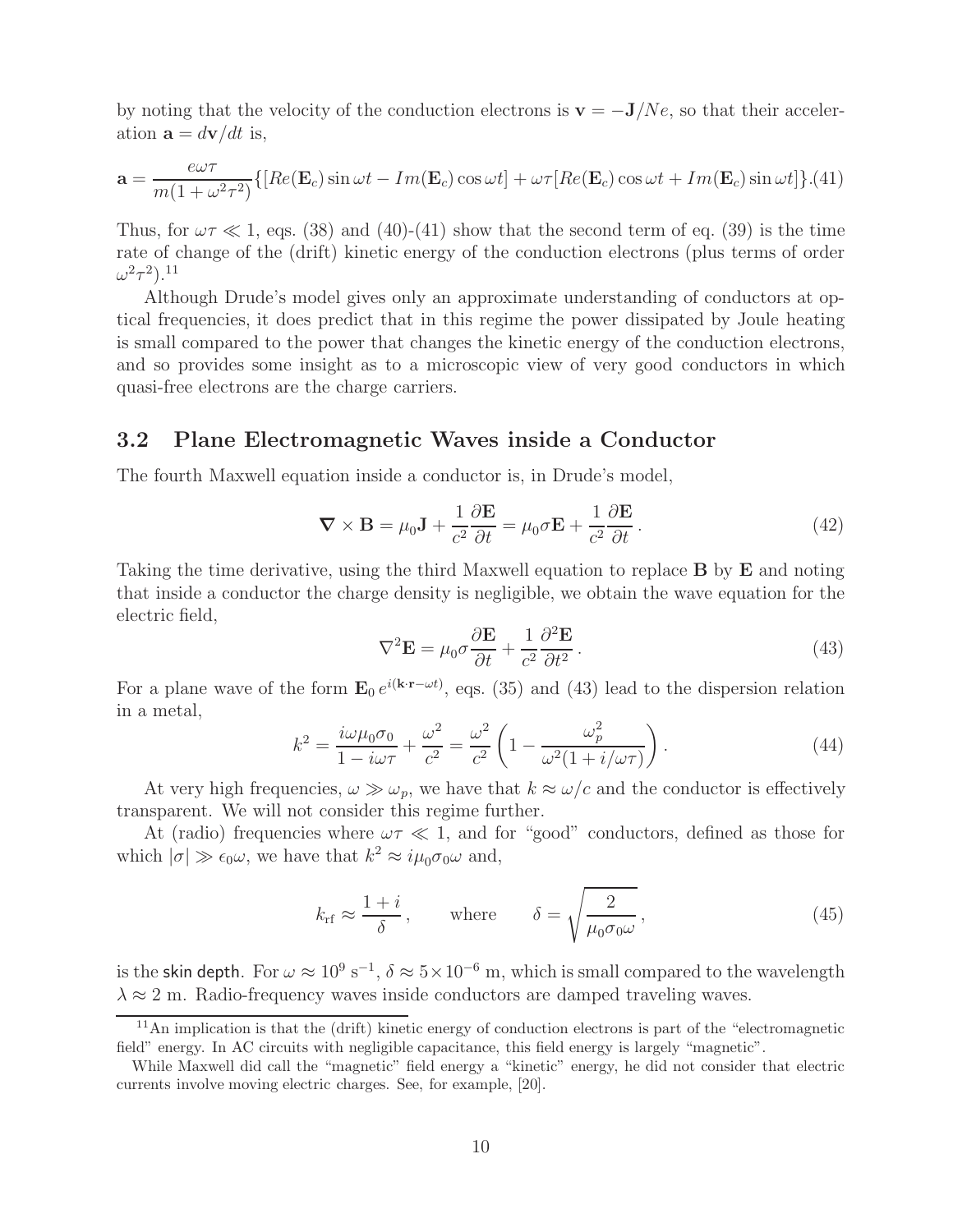At (optical) frequencies where  $1/\tau < \omega < \omega_p$ , we have that  $k^2 \approx -(\omega_p^2/c^2)(1 - i/\omega\tau)$ , and,

$$
k_{\text{optical}} \approx i \frac{\omega_p}{c} \left( 1 - \frac{i}{2\omega\tau} \right) = \frac{1}{2\omega\tau\delta'} + \frac{i}{\delta'},\tag{46}
$$

where  $\delta' = c/\omega_p$  ( $\approx 3 \times 10^{-8}$  m for copper) is the effective skin depth (independent of frequency), which is still small compared to a wavelength.

Thus, for  $\omega < \omega_p$  the wave number k inside a good conductor always has an imaginary part, and the waves are attenuated as they propagate. In particular, if the waves inside the conductor are excited externally, there can be no propagation of waves inside the conductor towards its surface.

A consequence of the small skin depth is that when a wave propagates into the conductor, which occupies the region  $z > 0$ , it dies away rapidly with z while its variation in x or y still has periodicity of order the wavelength  $\lambda$ . The gradient operator then becomes  $\nabla \approx \hat{\mathbf{z}} \frac{\partial}{\partial z}$ , so that Faraday's law (at angular frequency  $\omega$ ) can be written as that Faraday's law (at angular frequency  $\omega$ ) can be written as,

$$
\mathbf{B}_{\text{cond}} \approx -i\frac{\hat{\mathbf{z}}}{\omega} \times \frac{\partial \mathbf{E}_{\text{cond}}}{\partial z},\tag{47}
$$

which implies that the magnetic field has no significant  $z$ -component (no normal component) inside the conductor. Since the plane waves are still transverse inside the conductor ( $\nabla \cdot \mathbf{B} =$ 0), the propagation vector can only be in the z direction. That is, the magnetic field inside a conductor must have the form,  $12$ 

$$
\mathbf{B}_{\text{cond}} \approx \mathbf{B}_{\parallel} e^{i(kz - \omega t)} = \begin{cases} \mathbf{B}_{\parallel} e^{-z/\delta} e^{i(z/\delta - \omega t)} & (\text{rf}), \\ \mathbf{B}_{\parallel} e^{-z/\delta'} e^{i(z/2\omega \tau \delta' - \omega t)} & (\text{optical}). \end{cases}
$$
(48)

Since the tangential component of the magnetic field is continuous across the surface of the conductor,  $\mathbf{B}_{\parallel}$  equals the tangential component of the magnetic field just outside the surface.

Similarly, the fourth Maxwell equation inside the conductor becomes,

$$
\mu_0(\sigma - i\epsilon_0 \omega) \mathbf{E}_{\text{cond}} \approx \mu_0 \sigma \mathbf{E}_{\text{cond}} \approx \hat{\mathbf{z}} \times \frac{\partial \mathbf{B}_{\text{cond}}}{\partial z}, \quad i.e., \quad \mathbf{E}_{\text{cond}} \approx \frac{ik}{\mu_0 \sigma} \hat{\mathbf{z}} \times \mathbf{B}_{\text{cond}}, \tag{49}
$$

using the form  $(47)$  for  $\mathbf{B}_{\text{cond}}$ . In particular,

$$
\mathbf{E}_{\text{cond}} \approx \begin{cases} \frac{1+i}{\mu_0 \sigma_0 \delta} \hat{\mathbf{z}} \times \mathbf{B}_{\parallel} e^{-z/\delta} e^{i(z/\delta - \omega t)} = (1+i) \frac{\pi \delta}{\lambda} \hat{\mathbf{z}} \times c \mathbf{B}_{\parallel} e^{-z/\delta} e^{i(z/\delta - \omega t)} & (\text{rf}),\\ \frac{i\omega \tau}{\mu_0 \sigma_0 \delta'} \hat{\mathbf{z}} \times \mathbf{B}_{\parallel} e^{-z/\delta'} e^{i(z/2\omega \tau \delta' - \omega t)} = \frac{i\omega}{\omega_p} \hat{\mathbf{z}} \times c \mathbf{B}_{\parallel} e^{-z/\delta'} e^{i(z/2\omega \tau \delta' - \omega t)} & (\text{optical}). \end{cases} (50)
$$

Thus,  $\mathbf{E}_{\text{cond}}$  is small in magnitude compared to  $c\mathbf{B}_{\text{cond}}$  (and out of phase with it by 45<sup>°</sup> at radio frequencies and by  $\approx 90^\circ$  at optical frequencies).

We can now rewrite eqs.  $(47)$  and  $(49)$  as,

$$
\mathbf{B}_{\text{cond}} \approx \frac{k}{\omega} \hat{\mathbf{z}} \times \mathbf{E}_{\text{cond}} \approx \frac{i\mu_0 \sigma}{k} \hat{\mathbf{z}} \times \mathbf{E}_{\text{cond}}.
$$
 (51)

<sup>&</sup>lt;sup>12</sup>Propagation of waves in the  $-z$ -direction inside the conductor is possible in principle, but this requires a large energy source at large  $z$ , which we exclude as unphysical in the present problem. Mirrors involving thin metallic films will have waves propagating in both directions inside the films. See, for example, [21].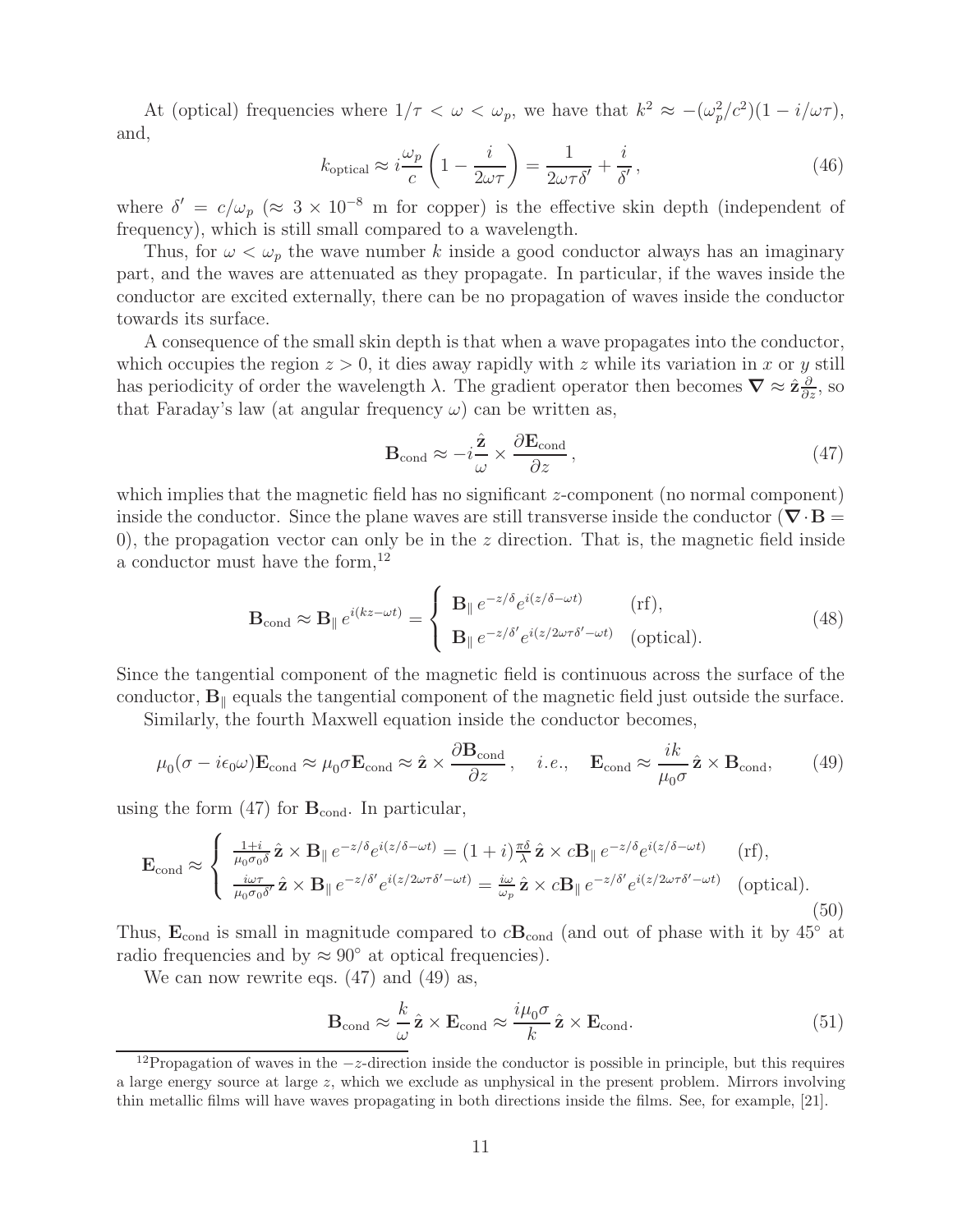## **3.3 Energetics**

Since the electric field is small compared to the magnetic field inside a conductor, the stored electromagnetic energy is largely magnetic. The time-average density  $\langle u_{\text{EM}} \rangle$  of electromagnetic energy is,

$$
\langle u_{\rm EM} \rangle \approx \frac{\langle B_{\rm cond}^2 \rangle}{2\mu_0} \approx \frac{B_{\parallel}^2 (z=0)e^{-2z/\Delta}}{4\mu_0},\tag{52}
$$

where  $\Delta = \delta$  at radio frequencies, and  $= \delta'$  at optical frequencies.

The electrical currents  $J = \sigma E$  carry kinetic energy density  $Nmv^2/2$ , where v is the average speed of the conduction electrons, which is related by  $J = New$ . Hence, the density of mechanical energy in the conductor is,<sup>13</sup>

$$
\langle u_{\text{mech}} \rangle \approx \frac{m \left| \sigma \right|^2 \langle E_{\text{cond}}^2 \rangle}{2Ne^2} \approx \frac{m \left| k_z \right|^2 \langle B_{\text{cond}}^2 \rangle}{2\mu_0^2 Ne^2} \approx \frac{\epsilon_0 mc^2}{Ne^2 \Delta^2} \langle u_{\text{EM}} \rangle = \frac{1}{4\pi N r_e \Delta^2} \langle u_{\text{EM}} \rangle, \qquad (53)
$$

where  $r_e = e^2/4\pi\epsilon_0 mc^2 \approx 3 \times 10^{-15}$  m is the classical electron radius. At radio frequencies,  $4\pi N r_e \delta^2 = (4\pi/\mu_0)(2N r_e/\sigma_0 \omega) \approx 10^7 \cdot 2 \times 10^{29} \cdot 3 \times 10^{-15}/(6 \times 10^7 \cdot 10^9) \approx 10^5$ , so that  $\langle u_{\text{mech}} \rangle \ll \langle u_{\text{EM}} \rangle$ , but at optical frequencies the two energy densities are comparable in Drude's model, since  $4\pi N r_e \delta'^2 \approx 10 \cdot 10^{29} \cdot 3 \times 10^{-15} \cdot 10^{-15} \approx 3^{14}$ 

The conduction currents transfer energy to the lattice ions at the time-average rate per unit volume,

$$
\frac{Re(\mathbf{J} \cdot \mathbf{E}_{\text{cond}}^{\star})}{2} = \frac{Re(\sigma \mathbf{E}_{\text{cond}} \cdot \mathbf{E}_{\text{cond}}^{\star})}{2} = Re(\sigma) \frac{|E_{\text{cond}}(z)|^2}{2}.
$$
 (54)

According to Drude's model, the conductivity (35) is almost purely imaginary at optical frequencies, but we should not neglect the small real part if we wish to model the partial absorption of the wave by the metal.

Since  $|E_{\text{cond}}(z)|^2 \propto e^{-2Im(k)z}$ , the total rate of energy absorbed, per unit area, at larger  $z$  is,

$$
\frac{Re(\sigma) |E_{\text{cond}}(z)|^2}{4 Im(k)}.
$$
\n(55)

The flow **S** of electromagnetic energy inside conductor is described by the Poynting vector, whose time average is, recalling eqs.  $(49)$  and  $(51)$ ,

$$
\langle \mathbf{S} \rangle_{\text{cond}} = \frac{Re(\mathbf{E}_{\text{cond}} \times \mathbf{B}_{\text{cond}}^*)}{2\mu_0} = Re\left(\frac{-i\sigma^*}{k^*}\right) \frac{|E_{\text{cond}}|^2}{2} \hat{\mathbf{z}}
$$

$$
= Re\left(\frac{-2ik}{\mu_0 \sigma}\right) \frac{|B_{\text{cond}}|^2}{4\mu_0} \hat{\mathbf{z}} = Re\left(\frac{-2ik}{\mu_0 \sigma}\right) \langle u_{\text{EM}} \rangle \hat{\mathbf{z}}. (56)
$$

At radio frequencies,  $k = (1 + i)/\delta$ , while  $\sigma = \sigma_0$  is real, so  $Re(-i\sigma^{\star}/k^{\star}) = Re(\sigma)/2 Im(k)$ , and energy transported to unit area at coordinate  $z$  equals the rate  $(55)$  of absorption

<sup>13</sup>An argument which avoids detailed discussion of the currents and fields inside the conductor is that surface currents of magnitude  $K = J\Delta = New\Delta = B_{0c}/\mu_0$  exist in a layer of thickness  $\Delta$ . The density of mechanical energy of the electrons of mass m is  $u_{\text{mech}} = Nmv^2/2 = mB_{0c}^2/2\mu_0^2Ne^2\Delta^2$  $(B_{0c}^2/2\mu_0)(1/N\Delta^2)(\epsilon$ 

<sup>&</sup>lt;sup>14</sup>See [20] for a discussion of the ratio of mechanical kinetic energy to magnetic energy in examples with DC currents.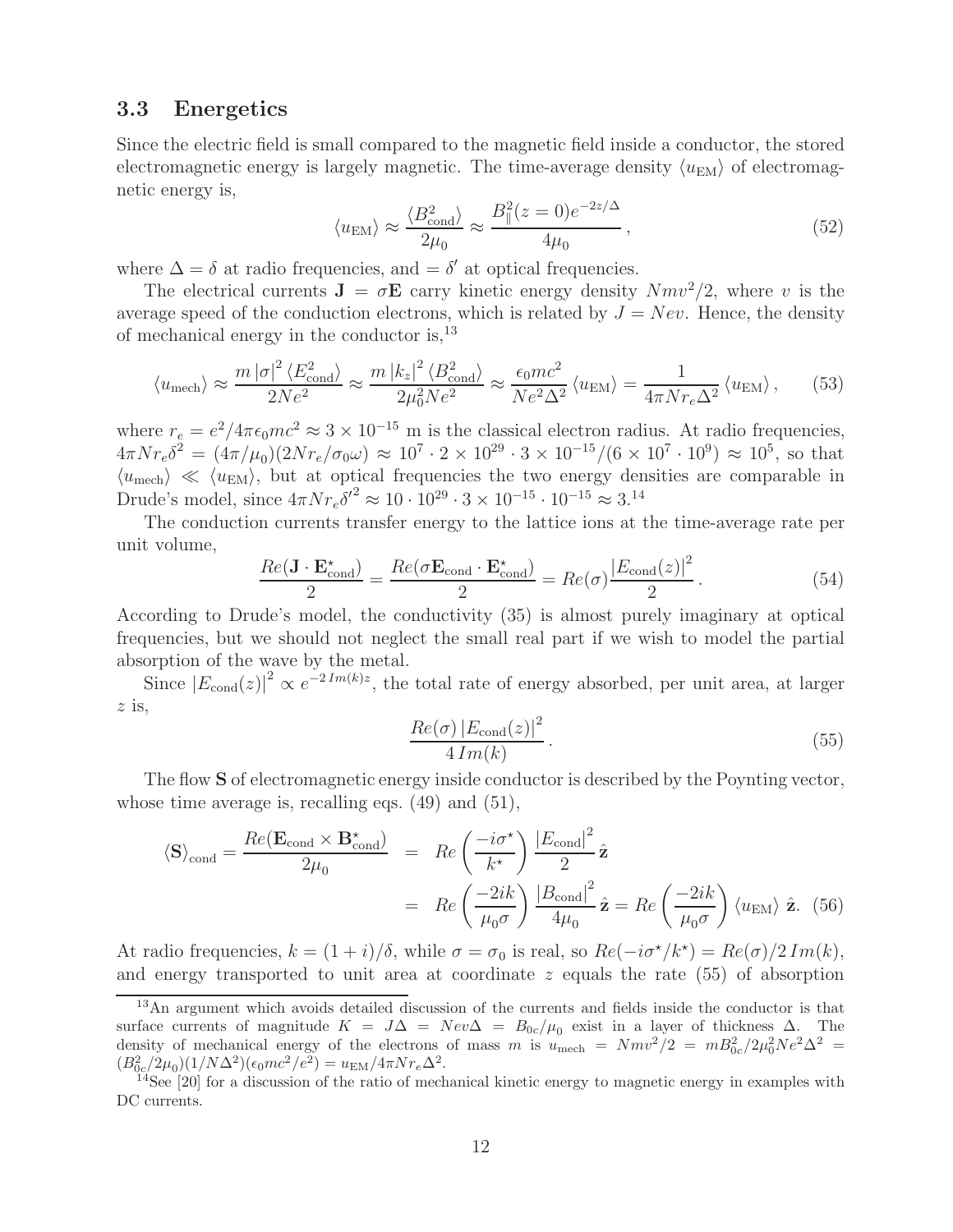of energy at all larger z. At optical frequencies,  $\sigma \approx Re(\sigma)(1 + i\omega\tau)$  from eq. (35) and  $k \approx i \, Im(k)(1 - i/2\omega\tau)$  from eq. (46), so again  $Re(-i\sigma^{\star}/k^{\star}) = Re(\sigma)/2 \, Im(k)$ .

The second line of eq. (56) permits us to identify the speed of the flow of electromagnetic energy inside the conductor as,

$$
v_{\text{energy}} = Re\left(\frac{-2ik}{\mu_0 \sigma}\right) = \begin{cases} \frac{2\pi\delta}{\lambda} c & \text{(rf)},\\ \frac{1}{\omega_p \tau} c & \text{(optical)}, \end{cases}
$$
(57)

which is small compared to the speed of light in both frequency regimes.

The phase and group velocities,  $v_p$  and  $v_q$ , of the waves inside the conductor are,

$$
v_p = \frac{\omega}{Re(k)} = \begin{cases} \frac{2\pi\delta}{\lambda}c & \text{(rf)},\\ 2\omega\tau\frac{\omega}{\omega_p}c & \text{(optical)}, \end{cases}
$$

$$
v_g = \frac{d\omega}{d[Re(k)]} = \frac{1}{d[Re(k)]/d\omega} = \begin{cases} \infty & \text{(rf)},\\ -v_p & \text{(optical)}. \end{cases}
$$
(58)

We see that the formal group velocity does not have the significance of the velocity of energy flow inside conductors.

## **3.4 Detailed Solution of the Boundary-Value Problem**

For completeness, we consider metallic reflection as a boundary-value problem, restricting the frequency to the realm where  $\omega \tau \ll 1$ , such that the conductivity is purely real ( $\sigma =$  $\sigma_0 \gg \epsilon_0 \omega$ .

### **3.4.1 Polarization Parallel to the Plane of Incidence**

The magnetic field has only an x-component when the electric field is polarized in the plane of incidence, again taking this be the  $y-z$  plane. We anticipate that the angle of reflection equals the angle of incidence, so the magnetic field in vacuum  $(z < 0)$  has only the component,

$$
cB_x = -E_0 e^{i(k_0 y \sin \theta + k_0 z \cos \theta - \omega t)} + E_{0r} e^{i(k_0 y \sin \theta - k_0 z \cos \theta - \omega t)},
$$
\n
$$
(59)
$$

where  $k_0 = \omega/c$ , and the amplitude of the reflected wave is not necessarily minus that of the incident wave. The magnetic field inside the conductor  $(z > 0)$  has only the component,

$$
B_{cx} = B_{0c} e^{i(k_y y + k_z z - \omega t)}
$$
\n
$$
(60)
$$

where  $k_y^2 + k_z^2 = k^2$ . For finite conductivity,  $B_x$  is continuous at the surface  $z = 0$ , which implies that,

$$
k_y = k_0 \sin \theta, \qquad k_z^2 = k^2 - k_0^2 \sin^2 \theta,
$$
 (61)

and that,

$$
cB_{0c} = E_{0r} - E_0. \t\t(62)
$$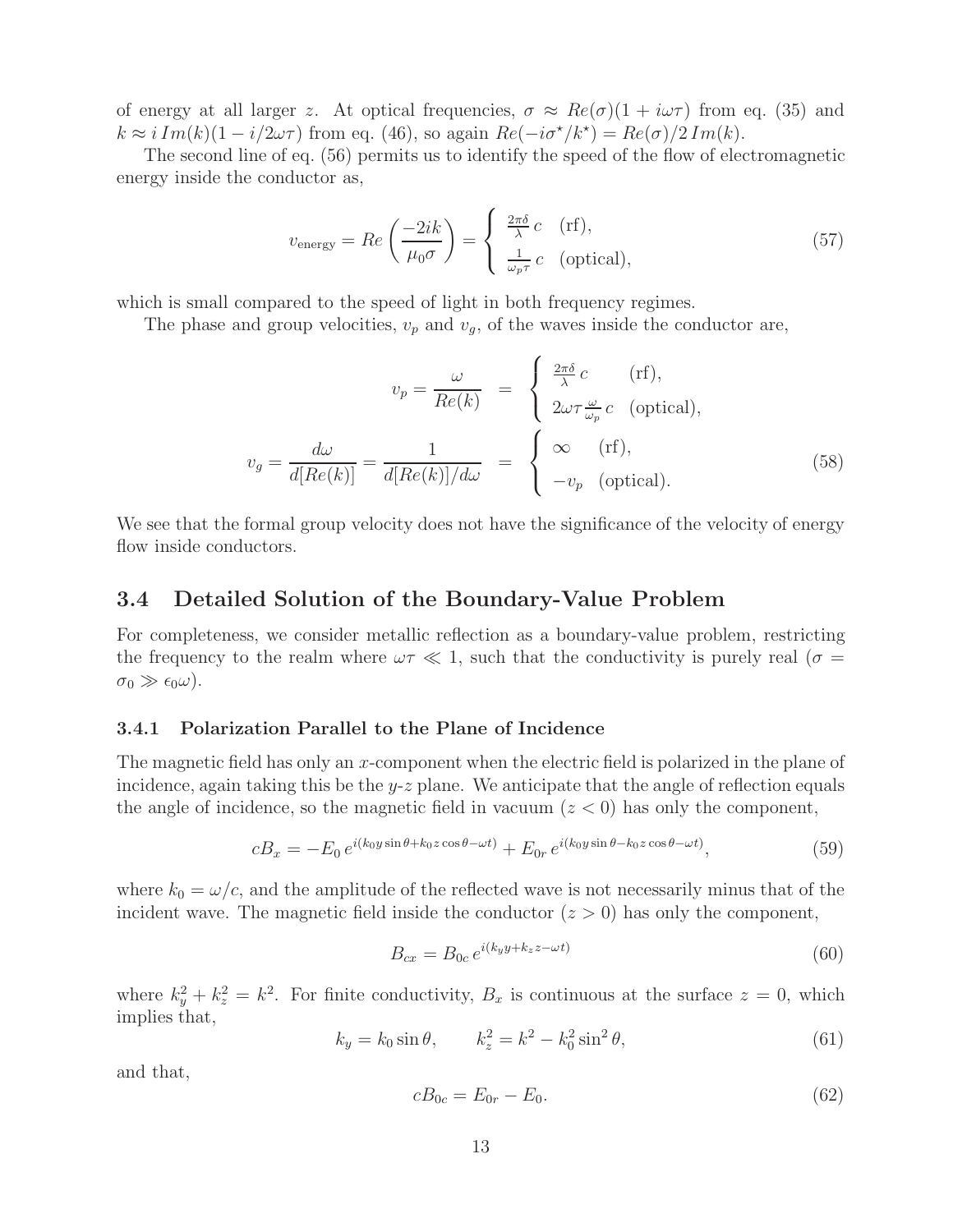For large conductivity  $\sigma_0$ ,  $|k| \gg k_0$  so that  $k_z$  is independent of the angle of incidence  $\theta$ ,

$$
k_z \approx k \approx \frac{1+i}{\delta}, \qquad k_z^2 \approx \frac{2i}{\delta^2} = i\mu_0 \sigma_0 k_0 c. \tag{63}
$$

Recalling sec. 2.1.2, the electric field in vacuum has the form,

$$
\mathbf{E} = (E_0 e^{ik_0 z \cos \theta} + E_{0r} e^{-ik_0 z \cos \theta}) e^{i(k_0 y \sin \theta - \omega t)} \cos \theta \hat{\mathbf{y}} -(E_0 e^{ik_0 z \cos \theta} - E_{0r} e^{-ik_0 z \cos \theta}) e^{i(k_0 y \sin \theta - \omega t)} \sin \theta \hat{\mathbf{z}}.
$$
(64)

The fourth Maxwell equation inside the conductor tells us that,

$$
\mu_0(\sigma_0 - i\epsilon_0 \omega) \mathbf{E}_c \approx \mu_0 \sigma_0 \mathbf{E}_c = \nabla \times \mathbf{B}_c = \frac{\partial B_{cx}}{\partial z} \hat{\mathbf{y}} - \frac{\partial B_{cx}}{\partial y} \hat{\mathbf{z}}
$$
\n
$$
= ik_z B_{0c} e^{i(k_0 y \sin \theta + k_z z - \omega t)} \left( \hat{\mathbf{y}} - \frac{k_0}{k_z} \sin \theta \hat{\mathbf{z}} \right). \tag{65}
$$

Continuity of the tangential component of the electric field at the surface of the conductor implies that,

$$
(E_0 + E_{0r}) \cos \theta = \frac{ik_z}{\mu_0 (\sigma_0 - i\epsilon_0 \omega)} B_{0c} \approx \frac{ik_z}{\mu_0 \sigma_0} B_{0c} = -\frac{k_0}{k_z} c B_{0c}, \qquad (66)
$$

where the approximation holds for "good" conductors.

Combining eqs. (62) and (66), we find that,

$$
E_{0r} \approx -E_0 \left( 1 - \frac{2k_0}{k_z \cos \theta} \right). \tag{67}
$$

At most angles of incidence,  $E_{0r} \approx -E_0$ , as holds in the limit of perfect conductivity, but at grazing incidence ( $\theta \approx 90^{\circ}$ ), the reflected electric field can depart considerably from the case on an ideal mirror.

The electric field in vacuum is,

$$
\mathbf{E} \approx 2E_0 \left( i \sin(k_0 z \cos \theta) + \frac{k_0}{k_z \cos \theta} e^{-ik_0 z \cos \theta} \right) e^{i(k_0 y \sin \theta - \omega t)} \cos \theta \,\hat{\mathbf{y}} \n-2E_0 \left( \cos(k_0 z \cos \theta) - \frac{k_0}{k_z \cos \theta} e^{-ik_0 z \cos \theta} \right) e^{i(k_0 y \sin \theta - \omega t)} \sin \theta \,\hat{\mathbf{z}}.
$$
\n(68)

The electric field in vacuum next to the surface of the conductor now includes a small tangential component (as needed for the Poynting vector to have a component normal to the conductor to supply the energy lost to Joule heating),

$$
\mathbf{E}(z=0) = \frac{2k_0 E_0}{k_z} e^{i(k_0 y \sin \theta - \omega t)} \hat{\mathbf{y}}.
$$
  
-2E<sub>0</sub>  $\left(1 - \frac{k_0}{k_z \cos \theta}\right) e^{i(k_0 y \sin \theta - \omega t)} \sin \theta \hat{\mathbf{z}}.$  (69)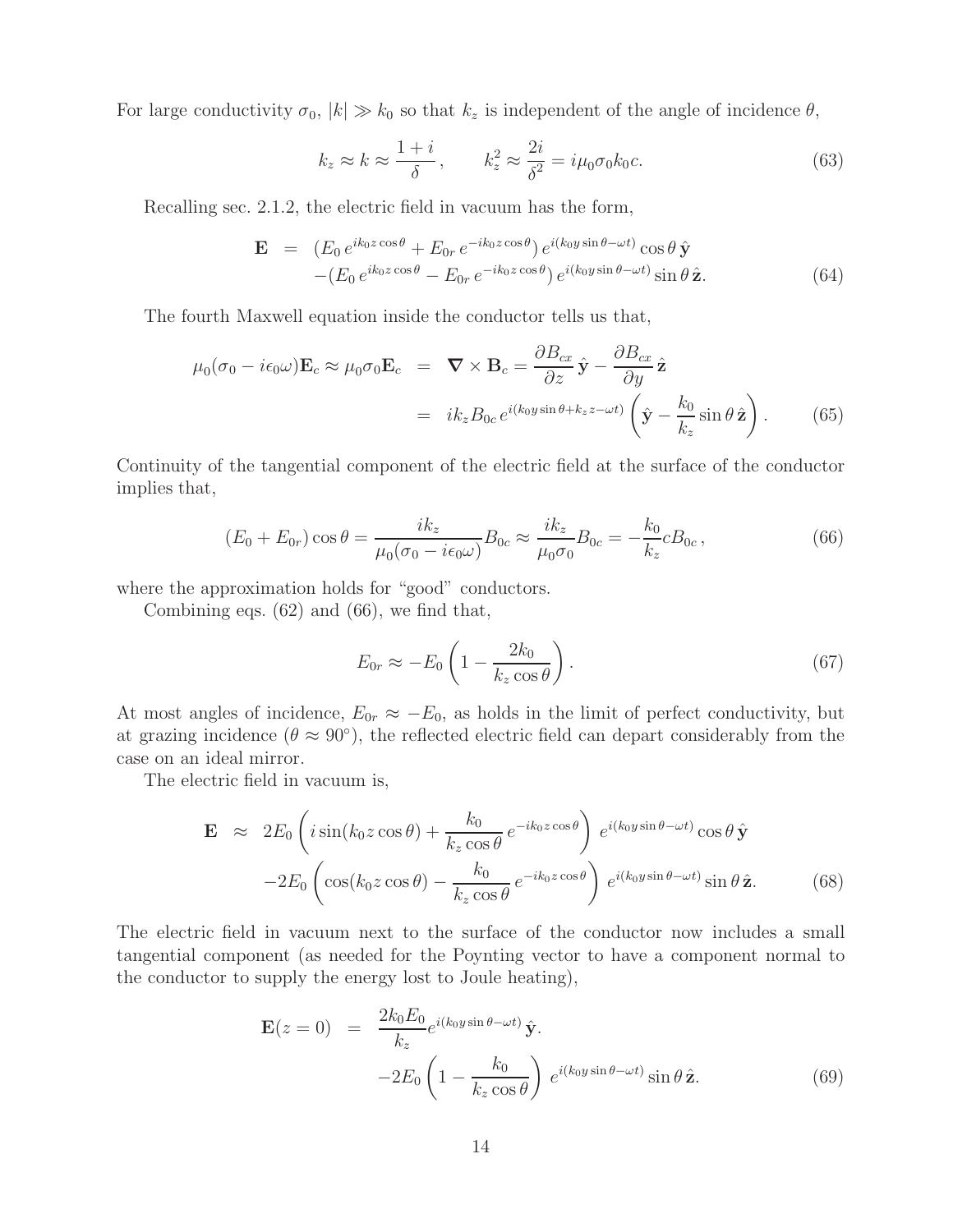The ratio W of the tangential to normal components of the electric field in vacuum at the surface of the conductor is,

$$
W \approx -\frac{k_0}{k_z \sin \theta} = -\frac{\pi (1 - i) \delta}{\lambda \sin \theta},\tag{70}
$$

which ratio is sometimes called the wave tilt [21, 22].

From eqs. (62) and (67) we now have that,

$$
cB_{0c} \approx -2E_0 \left( 1 + \frac{k_0}{k_z \cos \theta} \right) \approx -2E_0. \tag{71}
$$

The fields inside the conductor are then, recalling eqs. (60) and (65),

$$
\mathbf{E}_c \approx \frac{2k_0 E_0}{k_z} e^{-z/\delta} e^{i(k_0 y \sin \theta + z/\delta - \omega t)} \left( \hat{\mathbf{y}} - \frac{k_0}{k_z} \sin \theta \,\hat{\mathbf{z}} \right), \tag{72}
$$

$$
c\mathbf{B}_c \approx -2E_0 e^{-z/\delta} e^{i(k_0 y \sin \theta + z/\delta - \omega t)} \hat{\mathbf{x}}.
$$
\n(73)

The damped, transmitted wave makes a small angle  $\theta_c$  to the z-axis,

$$
\theta_c \approx k_0 \delta \sin \theta = \frac{2\pi \delta}{\lambda} \sin \theta. \tag{74}
$$

The phase velocity of the wave inside the conductor is,

$$
\mathbf{v}_p = \frac{2\pi\delta}{\lambda}c\left(\hat{\mathbf{z}} + \frac{2\pi}{\lambda}\sin\theta\,\hat{\mathbf{y}}\right),\tag{75}
$$

whose magnitude  $v_p \approx (2\pi\delta/\lambda)c$  is very small compared to the speed of light in vacuum.

The time-average Poynting vector in the conductor is entirely in the  $+z$ -direction,

$$
\langle \mathbf{S} \rangle = \frac{c \epsilon_0}{2} Re(\mathbf{E}_c \times c\mathbf{B}_c^*) \approx \frac{2\pi \delta}{\lambda} c \epsilon_0 E_0^2 e^{-2z/\delta} \hat{\mathbf{z}}.
$$
 (76)

#### **3.4.2 Polarization Perpendicular to the Plane of Incidence**

For completeness, we also consider the case where the electric field is polarized in the xdirection *(i.e.*, perpendicular to the plane of incidence).

We anticipate that the angle of reflection equals the angle of incidence, so the electric field in vacuum  $(z < 0)$  has only the component,

$$
E_x = E_0 e^{i(k_0 y \sin \theta + k_0 z \cos \theta - \omega t)} + E_{0r} e^{i(k_0 y \sin \theta - k_0 z \cos \theta - \omega t)}.
$$
 (77)

The electric field inside the conductor  $(z > 0)$  has only the component,

$$
E_{cx} = E_{0c} e^{i(k_y y + k_z z - \omega t)}
$$
\n(78)

where  $k_y^2 + k_z^2 = k^2$ . For finite conductivity,  $E_x$  is continuous at the surface  $z = 0$ , which implies that,

$$
k_y = k_0 \sin \theta, \qquad k_z^2 = k^2 - k_0^2 \sin^2 \theta \approx k^2. \tag{79}
$$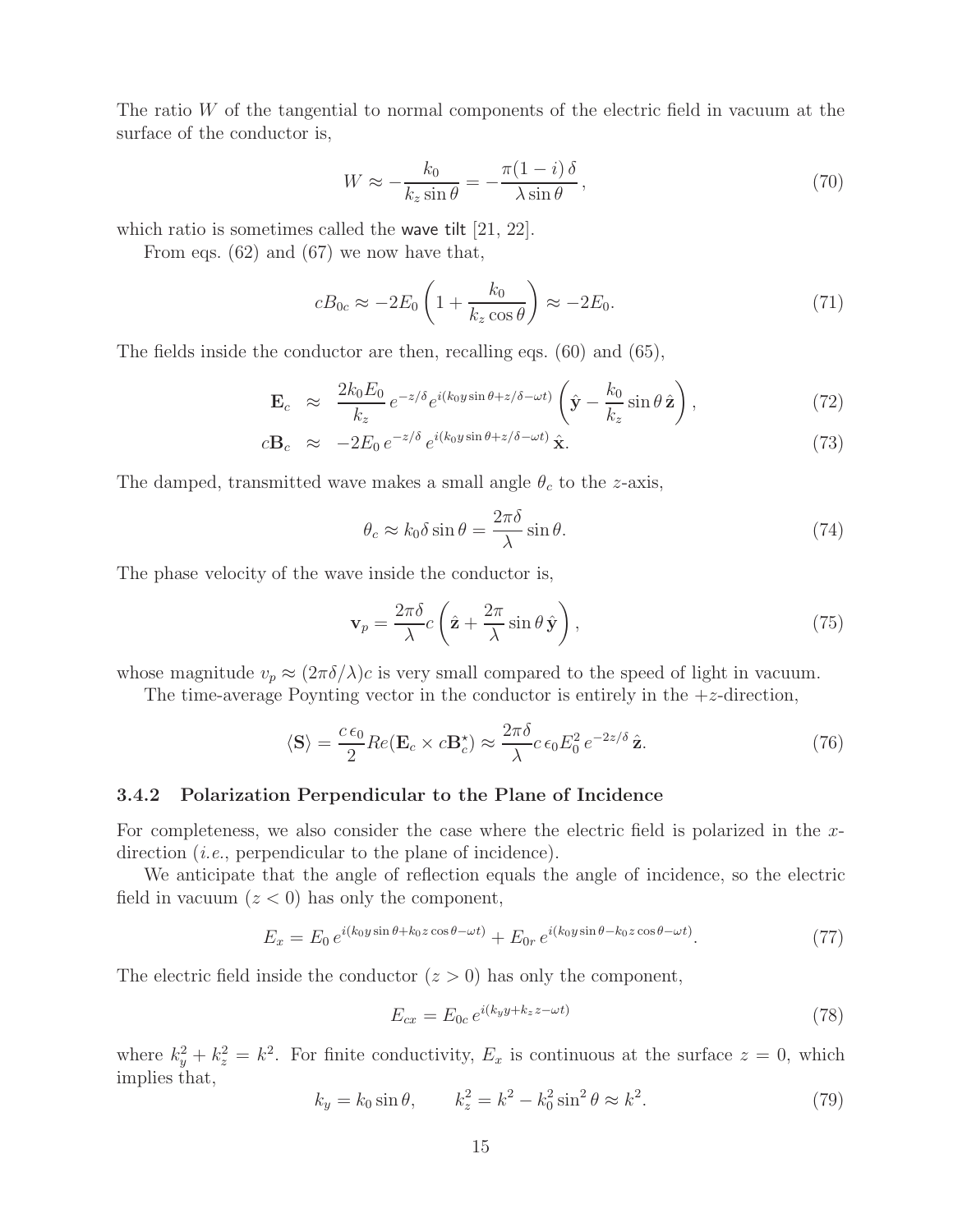and that,

$$
E_{0c} = E_0 + E_{0r}.
$$
\n(80)

Recalling sec. 2.1.1, the magnetic field in vacuum has the form,

$$
c\mathbf{B} = (E_0 e^{ik_0 z \cos \theta} - E_{0r} e^{-ik_0 z \cos \theta}) e^{i(k_0 y \sin \theta - \omega t)} \cos \theta \hat{\mathbf{y}} -(E_0 e^{ik_0 z \cos \theta} + E_{0r} e^{-ik_0 z \cos \theta}) e^{i(k_0 y \sin \theta - \omega t)} \sin \theta \hat{\mathbf{z}}.
$$
 (81)

Faraday's law inside the conductor tells us that,

$$
-i\omega \mathbf{B}_c = -ik_0 c \mathbf{B}_c = \nabla \times \mathbf{E}_c = \frac{\partial E_{cx}}{\partial z} \hat{\mathbf{y}} - \frac{\partial E_{cx}}{\partial y} \hat{\mathbf{z}}
$$
  

$$
= ik_z E_{0c} e^{i(k_0 y \sin \theta + k_z z - \omega t)} \left( \hat{\mathbf{y}} - \frac{k_0}{k_z} \sin \theta \hat{\mathbf{z}} \right).
$$
 (82)

Continuity of the tangential component of the magnetic field at the surface of the conductor implies that,

$$
(E_0 - E_{0r}) \cos \theta = -\frac{k_z}{k_0} E_{0c}.
$$
\n(83)

Combining eqs. (80) and (83), we find that,

$$
E_{0r} \approx -E_0 \left( 1 - \frac{2k_0 \cos \theta}{k_z} \right). \tag{84}
$$

At all angles of incidence,  $E_{0r} \approx -E_0$ , as holds in the limit of perfect conductivity, so this case is simpler than that of polarization parallel to the plane of incidence.

The electromagnetic fields in vacuum are,

$$
\mathbf{E} \approx 2E_0 \left( i \sin(k_0 z \cos \theta) + \frac{k_0 \cos \theta}{k_z} e^{-ik_0 z \cos \theta} \right) e^{i(k_0 y \sin \theta - \omega t)} \hat{\mathbf{x}}, \tag{85}
$$

$$
c\mathbf{B} \approx 2E_0 \left( \cos(k_0 z \cos \theta) - \frac{k_0 \cos \theta}{k_z} e^{-ik_0 z \cos \theta} \right) e^{i(k_0 y \sin \theta - \omega t)} \cos \theta \,\hat{\mathbf{y}} - 2E_0 \left( i \sin(k_0 z \cos \theta) + \frac{k_0 \cos \theta}{k_z} e^{-ik_0 z \cos \theta} \right) e^{i(k_0 y \sin \theta - \omega t)} \sin \theta \,\hat{\mathbf{z}}.
$$
 (86)

The electric field in vacuum next to the surface of the conductor again includes a small tangential component (as needed for the Poynting vector to have a component normal to the conductor to supply the energy lost to Joule heating),

$$
\mathbf{E}(z=0) = \frac{2k_0 \cos^2 \theta E_0}{k_z} e^{i(k_0 y \sin \theta - \omega t)} \hat{\mathbf{x}}.
$$
 (87)

The ratio  $W$  of the normal to tangential components of the magnetic field in vacuum at the surface of the conductor is,

$$
W \approx -\frac{k_0 \sin \theta}{k_z} = -\frac{\pi (1 - i) \delta \sin \theta}{\lambda},
$$
\n(88)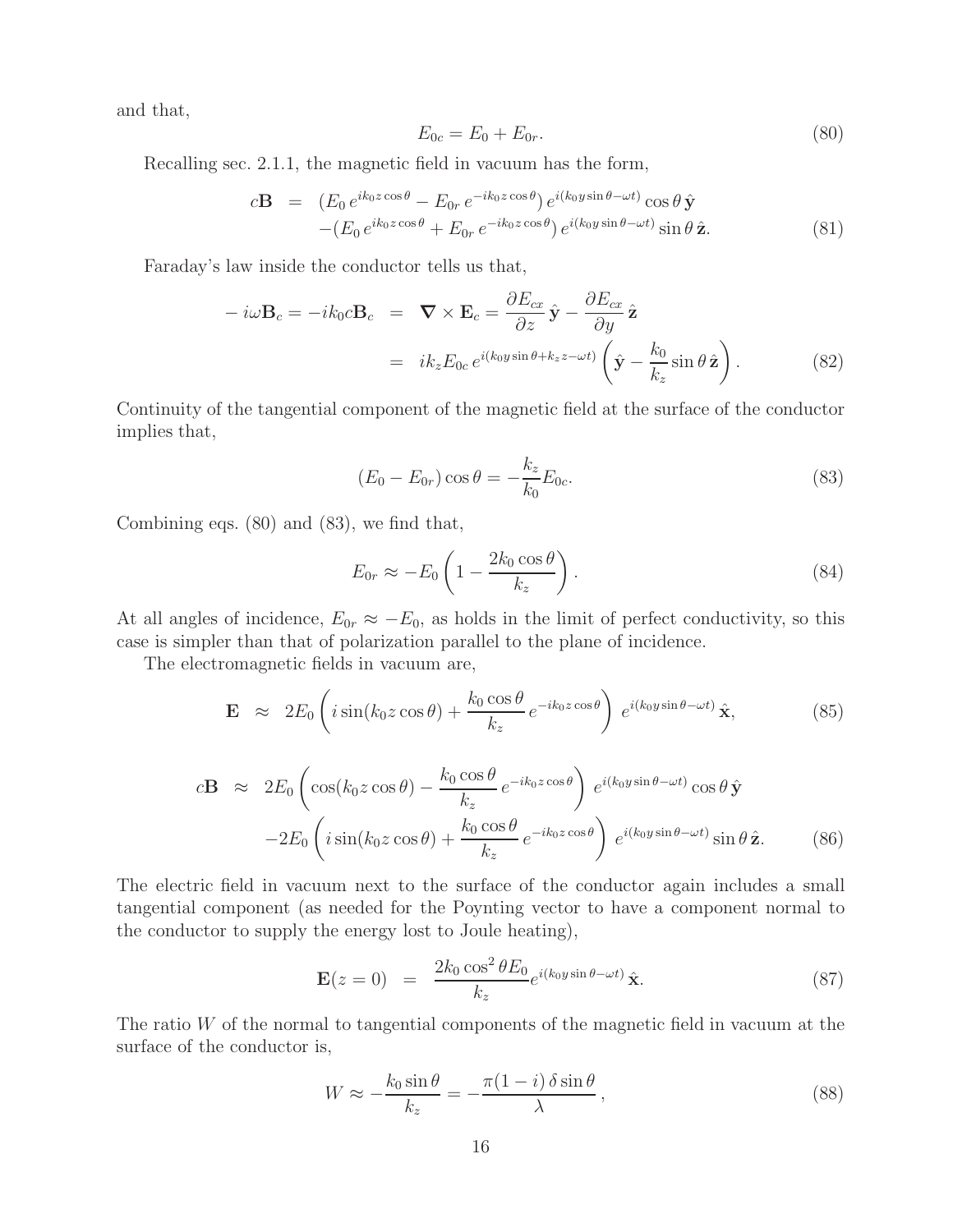which ratio could be called the wave tilt, but apparently is not.

From eqs. (80) and (84) we now have that,

$$
E_{0c} \approx \frac{2k_0 \cos \theta E_0}{k_z} \,. \tag{89}
$$

The fields inside the conductor are then, recalling eqs. (78) and (82),

$$
\mathbf{E}_c \approx \frac{2k_0 \cos \theta E_0}{k_z} e^{-z/\delta} e^{i(k_0 y \sin \theta + z/\delta - \omega t)} \hat{\mathbf{x}}, \tag{90}
$$

$$
c\mathbf{B}_c \approx -2\cos\theta E_0 \, e^{-z/\delta} e^{i(k_0 y \sin\theta + z/\delta - \omega t)} \left(\hat{\mathbf{y}} - \frac{k_0}{k_z} \sin\theta \,\hat{\mathbf{z}}\right). \tag{91}
$$

The time-average Poynting vector in the conductor is entirely in the  $+z$ -direction,

$$
\langle \mathbf{S} \rangle = \frac{c \epsilon_0}{2} Re(\mathbf{E}_c \times c\mathbf{B}_c^*) \approx \frac{2\pi \delta}{\lambda} c \epsilon_0 \cos^2 \theta E_0^2 e^{-2z/\delta} \hat{\mathbf{z}},\tag{92}
$$

and vanishes as the angle of incidence approaches 90◦. This result reinforces the previous impression that the case of polarization perpendicular to the plane of incidence on a conductive mirror is less interesting than the case of parallel polarization.

# **A Appendix: Does a Free Electron in a Plane Electromagnetic Wave Experience a Radiation Pressure?**

That the answer to the above question is no has been reviewed in [23].

However, this issue is somewhat subtle in that if a plane electromagnetic wave overtakes an initially free electron, the latter takes on a constant drift velocity in the direction of propagation of the wave, as first noted by McMillan  $[24]$ .<sup>15</sup> See also [26], and references therein. During the interval in which the strength of the wave at the position of the charge rises from zero to its steady-state value, the electron experiences a transient force in the direction of propagation that could be characterized as a "radiation pressure".<sup>16</sup>

## **References**

[1] B. Stewart, *Temperature Equilibrium of an Enclosure in which there is a Body in Visible Motion*, Brit. Assoc. Reports, 41st Meeting, Notes and Abstracts, p. 45 (1871),

http://kirkmcd.princeton.edu/examples/EM/stewart\_bar\_41\_45\_71.pdf

[This meeting featured an inspirational address by W. Thomson (later Lord Kelvin) as a memorial to Herschel; among many other topics Thomson speculates on the size of atoms, on the origin of life on Earth as due to primitive organisms arriving in meteorites, and on how the Sun's source of energy cannot be an influx of matter as might, however,

<sup>&</sup>lt;sup>15</sup>This result is implicit, but not explicit, in the earlier discussion by Landau [25].

<sup>&</sup>lt;sup>16</sup>When the plane wave passes beyond the electron, the latter receives an impulse that restores its velocity to zero.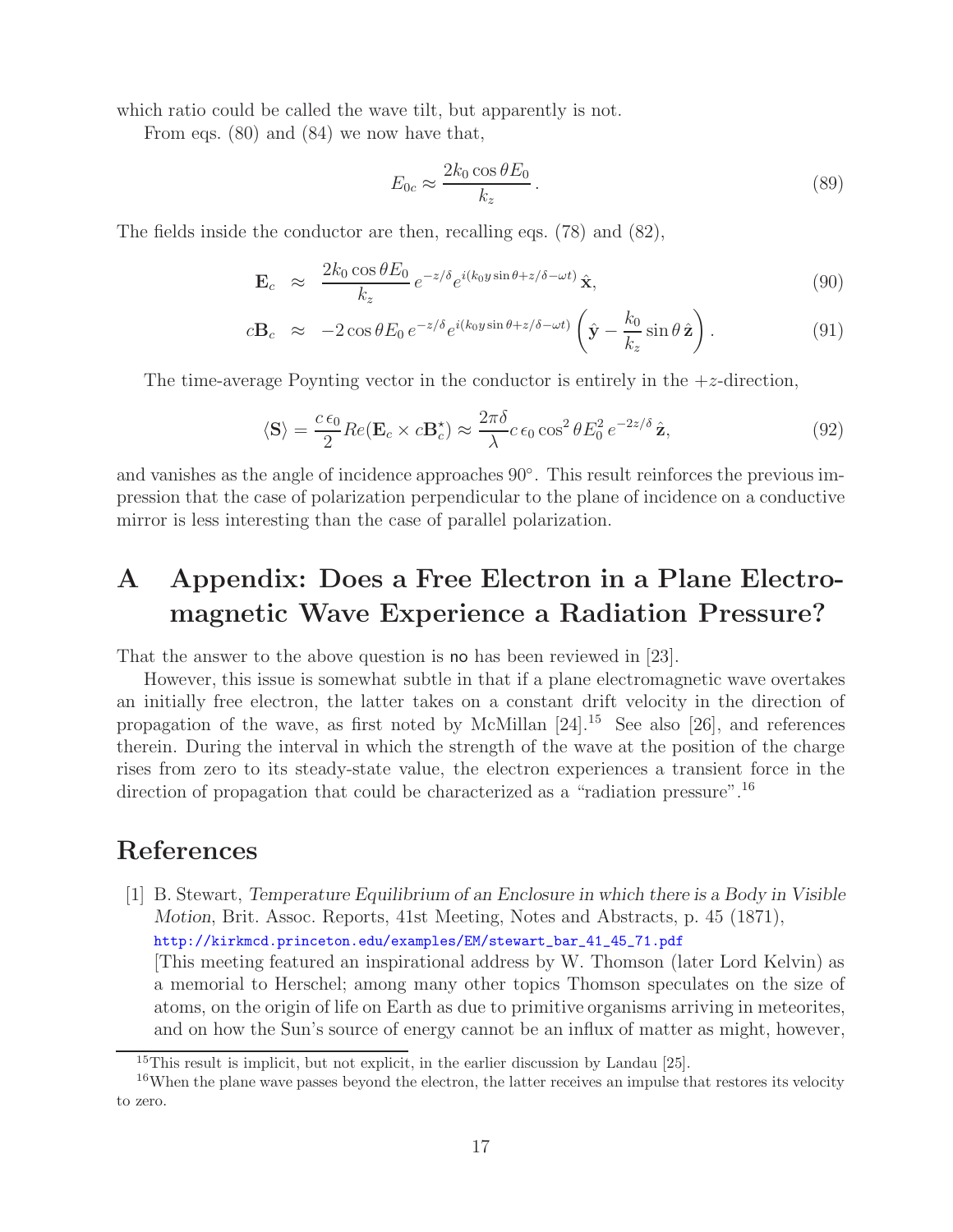explain the small advance of the perihelion of Mercury measured by LeVerrier.]; *On Æthereal Friction*, Brit. Assoc. Reports, 43rd Meeting, Notes and Abstracts, pp. 32- 35 (1873), http://kirkmcd.princeton.edu/examples/EM/stewart\_bar\_43\_32\_73.pdf Stewart argued that the radiation resistance felt by a charge moving through blackbody radiation should vanish as the temperature of the bath went to zero, just as he expected the electrical resistance of a conductor to vanish at zero temperature. [The 43rd meeting was also the occasion of a report by Maxwell on the exponential atmosphere as an example of statistical mechanics (pp. 29-32), by Rayleigh on the diffraction limit to the sharpness of spectral lines (p. 39), and perhaps of greatest significance to the attendees, a note by A.H. Allen on the detection of adulteration of tea (p. 62).]

- [2] J.C. Maxwell, *A Treatise on Electricity and Magnetism*, Vol. 2 (Clarendon Press, 1873), http://kirkmcd.princeton.edu/examples/EM/maxwell\_treatise\_v2\_73.pdf http://kirkmcd.princeton.edu/examples/EM/maxwell\_treatise\_v2\_92.pdf
- [3] P. Lebedew, *Untersuchen über die Druckkräfte des Lichtes*, Ann. Phys. **6**, 433 (1901), http://kirkmcd.princeton.edu/examples/EM/lebedev\_ap\_6\_433\_01.pdf
- [4] J.P. Gordon, *Radiation Forces and Momenta in Dielectric Media*, Phys. Rev. A **8**, 14 (1973), http://kirkmcd.princeton.edu/examples/EM/gordon\_pra\_8\_14\_73.pdf
- [5] R. Peierls, *The momentum of light in a refracting medium II. Generalization. Application to oblique reflexion*, Proc. Roy. Soc. London **355**, 141 (1977), http://kirkmcd.princeton.edu/examples/EM/peierls\_prsla\_355\_141\_77.pdf
- [6] R. Loudon, L. Allen and D.F. Nelson, *Propagation of electromagnetic energy and momentum through an absorbing dielectric*, Phys. Rev. E **55**, 1071 (1997), http://kirkmcd.princeton.edu/examples/EM/loudon\_pre\_55\_1071\_97.pdf
- [7] D.J. Griffiths, *Introduction to Electrodynamics*, 3<sup>rd</sup> ed. (Prentice Hall, 1999), http://kirkmcd.princeton.edu/examples/EM/griffiths\_em3.pdf
- [8] D.J. Strozzi and K.T. McDonald, *Polarization Dependence of Emissivity* (Apr. 3, 2000), http://kirkmcd.princeton.edu/examples/emissivity.pdf
- [9] K.T. McDonald, *Reflection of a Gaussian Optical Beam by a Flat Mirror* (Oct. 5, 2009), http://kirkmcd.princeton.edu/examples/mirror.pdf
- [10] H.A. Lorentz, *La Th´eorie Electromagn´ ´ etique de Maxwell et son Application aux Corps Mouvants*, Arch. Neérl. **25**, 363 (1892), http://kirkmcd.princeton.edu/examples/EM/lorentz\_theorie\_electromagnetique\_92.pdf reprinted in *Collected Papers* (Martinus Nijhoff, The Hague, 1936), Vol. II, pp. 64-343.
- [11] H.A. Lorentz, *Weiterbildung der Maxwellschen Theorie. Elektronen Theorie*, Enzykl. Math. Wiss. **5**, part II, no. 14, 151-279 (1903), especially secs. 20-21; *Contributions to the Theory of Electrons*, Proc. Roy. Acad. Amsterdam **5**, 608 (1903), reprinted in *Collected Papers*, Vol. III, 132-154,

http://kirkmcd.princeton.edu/examples/EM/lorentz\_praa\_5\_608\_08.pdf